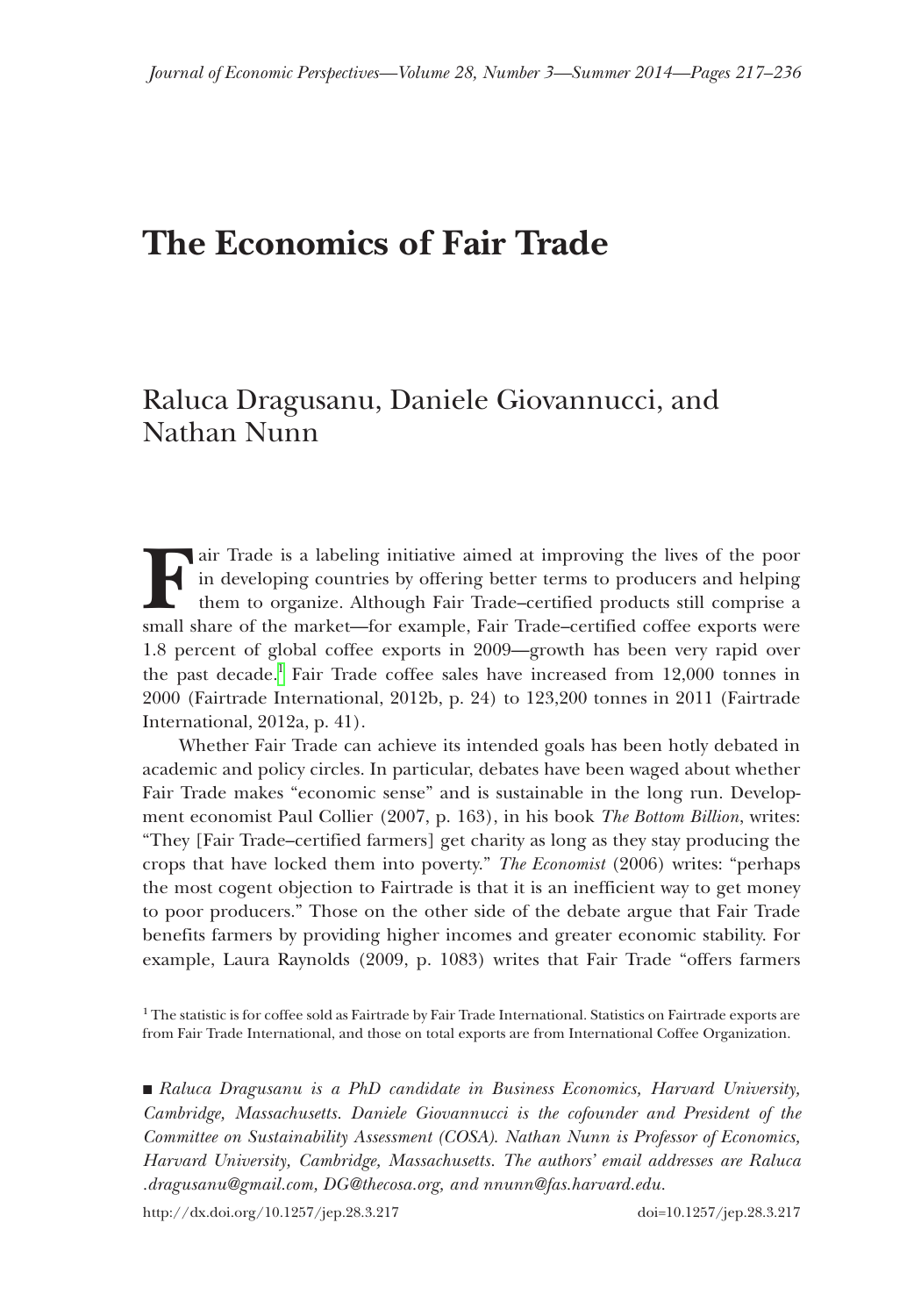and agricultural workers in the global South better prices, stable market links and resources for social and environmental projects" and that it "provides consumers with product options that uphold high social and environmental standards."

The emergence of modern Fair Trade labels can be traced back to 1988, when a faith-based nongovernment organization from the Netherlands began an initiative that aimed to ensure that growers of crops in low-income countries were provided "sufficient wages." The organization created a fair trade label for their products. It was called Max Havelaar, after a fictional Dutch character who opposed the exploitation of coffee pickers in Dutch colonies. Over the next few years, the concept was replicated in other countries across Europe and North America, with a number of organizations emerging, such as TransFair and Global Exchange. In 1997, the various national labeling initiatives formed an umbrella association called Fairtrade International. A common Fair Trade Certification mark was launched in 2002 and there are several Fair Trade bodies operating today.

In 2012, Fairtrade International's largest adherent, Transfair USA, split from the organization to launch a parallel label, Fair Trade USA. One of the primary reasons for the division was the difference in beliefs about whether the Fair Trade label should only be available to small-scale producers. While Fairtrade International believes that certification should generally be restricted to small producers, Fair Trade USA feels that that large producers and plantations should also be certified.

"Fairtrade," the one-word form, is used by Fairtrade International for their certification mark and for references to their specific market. We use "Fair Trade" to refer to the general initiative and movement without reference to a particular certification.

Fair Trade attempts to achieve several goals; the primary and best-known is to provide prices that deliver a basic livelihood for producers. In addition, Fair Trade has a number of other goals, including longer-term buyer–seller relationships that facilitate greater access to financing for producers; improved working conditions; the creation and/or maintenance of effective producer or worker organizations; and the use of environmentally friendly production processes. A third-party certification process regularly checks that producers and suppliers adhere to a set of requirements whose purpose is to achieve these objectives. The Fair Trade label that is displayed on certified products is a signal to consumers that the product was produced and traded in accordance with these requirements.

Fairtrade is one of the many voluntary sustainability standards that have emerged. These standards share some common overlapping goals but each has its own focus and priorities. In addition to Fair Trade, other certification standards include Organic, Rainforest Alliance, and UTZ Certified, and there are similarly prominent labels for different products such as those of the Forest Stewardship Council, Marine Stewardship Council, Roundtable on Sustainable Palm Oil, and Global G.A.P.<sup>[2](#page-1-0)</sup>

<span id="page-1-0"></span><sup>&</sup>lt;sup>2</sup> For information on Organic, see the website of the International Federation of Organic Agricultural Movements at http://www.ifoam.org. For information on UTZ Certified, see [https://www.utzcertified](https://www.utzcertified.org) [.org.](https://www.utzcertified.org) For Rainforest Alliance, see http://www.rainforest-alliance.org. For Forest Stewardship Council, see https://us.fsc.org. For Marine Stewardship Council, see http://www.msc.org. For Global G.A.P., see http:// www.globalgap.org. Also see the summary in Raynolds, Murray, and Heller (2007) and Potts et al. (2014).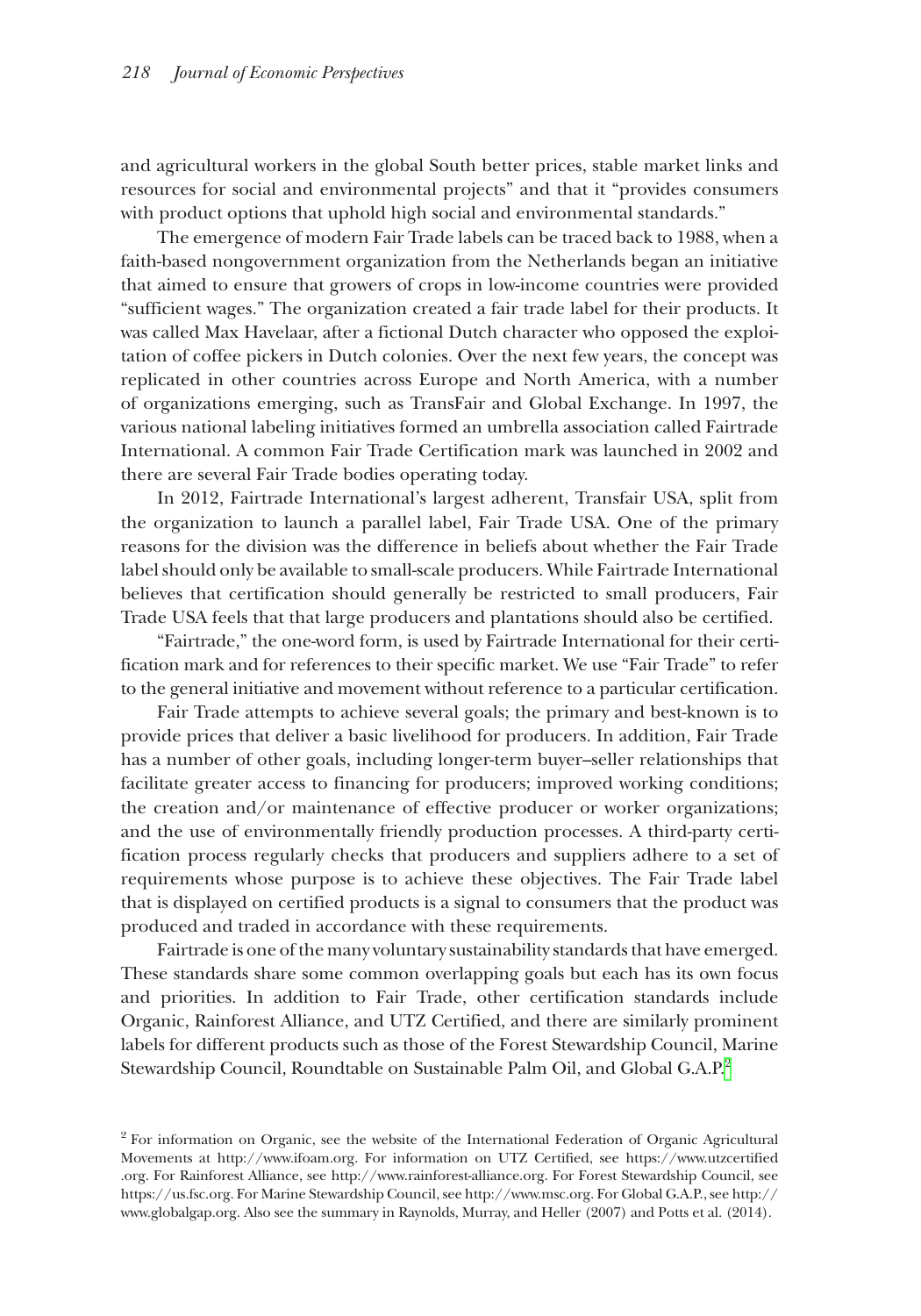| Product            | Number of producers and workers |
|--------------------|---------------------------------|
| Coffee             | 580,200                         |
| Tea                | 258,100                         |
| Cocoa              | 141,800                         |
| Seed cotton        | 66,500                          |
| Flowers and plants | 37,500                          |
| Cane sugar         | 37,200                          |
| Bananas            | 20,300                          |
| Fresh fruit        | 18,700                          |
| Nuts               | 14,300                          |

*Table 1* **Number of Fairtrade Producers and Workers by Product**

*Note:* Data are from *Monitoring the Scope and Benefits of Fairtrade* (2012), fourth edition*,* Fairtrade International.

The aim of this article is to provide a critical overview of the economic theory behind Fair Trade, describing the potential benefits and potential pitfalls. We also provide an assessment of the empirical evidence of the impacts of Fair Trade to date. Because coffee is the largest single product in the Fair Trade market (see Table 1), our discussion here focuses on the specifics of this industry, although we will also point out some important differences with other commodities as they arise.

## **The Mechanisms of Fair Trade Standards**

The stated goal of Fair Trade is to improve the living conditions of farmers and workers in developing countries. The specific mechanisms for achieving this goal are a combination of guidelines for price negotiation and requirements for certification, which we summarize here.

*1) Price floor.* The central characteristic of Fair Trade is the minimum price for which a Fair Trade–certified product can be sold to a Fair Trade buyer, which is intended to cover the average costs of sustainable production and meet a broadly determined living wage in the sector (originally set in accordance with the data of the International Coffee Organization). A Fair Trade buyer agrees to pay certified producers at least the minimum price when the world price is below this price. In all situations, producers and traders remain free to negotiate higher prices on the basis of quality and other attributes. By providing a guaranteed minimum price for products sold as Fair Trade, the price floor is intended to reduce the risk faced by growers. As we discuss in more detail below, there is no guarantee that all coffee that meets the certification requirements and is eligible to be sold as Fair Trade is indeed sold as such. Just producing and certifying a product does not guarantee that a buyer will purchase it as Fair Trade and provide the associated benefits and price. The relationship between the guaranteed minimum price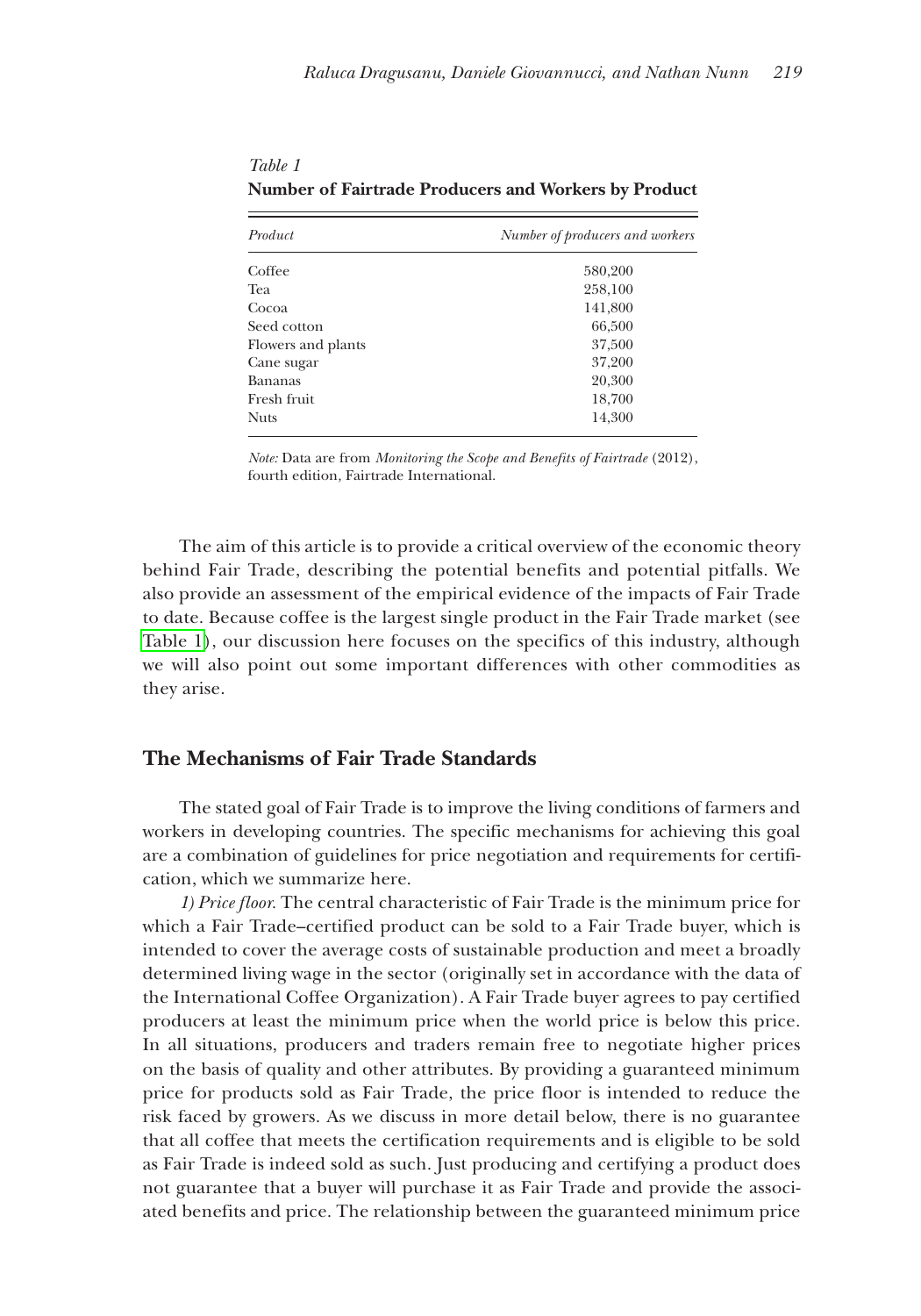

*Figure 1*  **Comparison of Fairtrade and Market Prices for Coffee, 1989–2014**

*Source:* © Fairtrade Foundation, adapted and used with permission. *Notes:* NB Fairtrade Price = Fairtrade Minimum Price\* of 140 cents/lb + 20 cents/lb Fairtrade Premium.\*\* When the New York prices is 140 cents or above, the Fairtrade Price  $=$  New York price  $+20$  cents. The New York Price is the daily settlement price of the 2nd position Coffee C Futures contract at ICE Futures US.

\* Fairtrade Minimum Price was increased on June 1, 2008, and April 1, 2011.

\*\* Fairtrade Premium was increased on June 1, 2007, and April 1, 2011.

and the market price between 1989 and 2014 is shown in Figure 1. Although in recent years, the market price of coffee has usually been higher than the Fairtrade minimum price, data from the price crashes of the late 1990s and early 2000s indicate that the price floor can provide significant risk protection to farmers who sell their coffee as Fair Trade certified.

*2) Fair Trade premium.* Another important characteristic is a price premium, often termed the community development or social premium. This is paid by the buyer to the cooperative organization in addition to the sales price. Prior to 2008, for coffee, this premium was set at 10 cents per pound but is now 20 cents per pound with 5 cents earmarked for productivity improvement. The premium is designed to foster the associativity and democratic process that are tenets of the Fair Trade philosophy. The specifics of how the premium is to be used must to be decided in a democratic manner by the producers themselves. Projects that are typically funded with the Fair Trade premium include investments made to increase farmer productivity; investments in community infrastructure such as the building of schools, health clinics, and crop storage facilities; offering training for members of the community; the provision of educational scholarships; improvements in water treatment systems; conversion to organic production techniques; and so on.

*3) Stability and access to credit.* Fair Trade buyers agree to long-term contracts (at least one year and often several years) and to provide some advance crop financing to producer groups (up to 60 percent) if requested.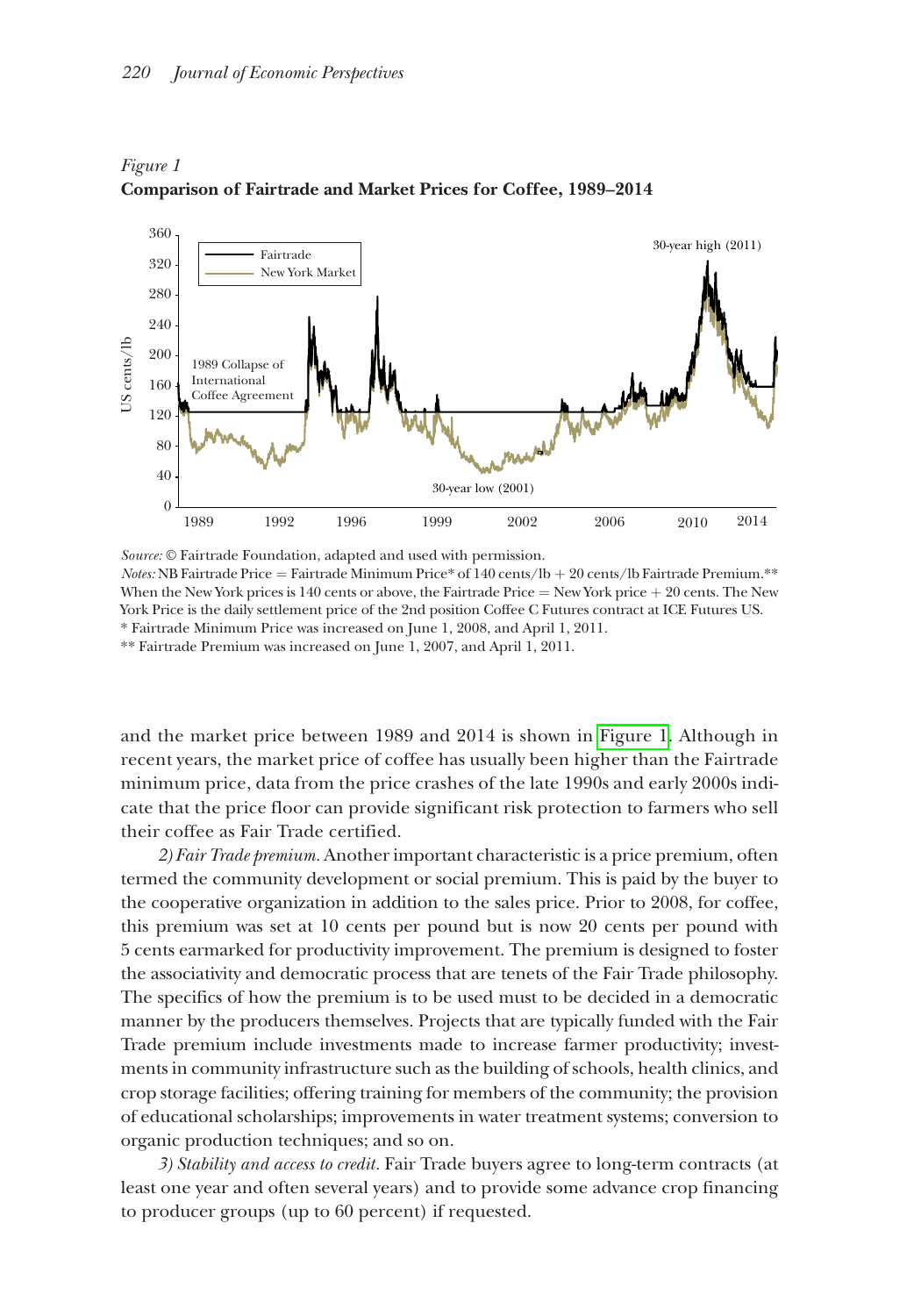*4) Working conditions.* Where workers are present, they must have freedom of association, safe working conditions, and wages at least equal to the legal minimum or regional averages. Some forms of child labor are prohibited.

*5) Institutional structure.* Farmers are encouraged to organize as associations or cooperatives, where decisions are made democratically and with a transparent administration that can facilitate sales and administer the premium paid to the organization in an accountable manner. For some products, such as tea, bananas, pineapples, and flowers, larger enterprises can become Fair Trade certified.<sup>[3](#page-4-0)</sup> In such larger enterprises, joint committees of workers and managers must be formed and democratically structured.

*6) Environmental protection.* Certain harmful chemicals are prohibited for Fair Trade production. The environmental criteria are meant to ensure that the members work towards good environmental practices as an integral part of farm management by minimizing or eliminating the use of less-desirable agrochemicals and replacing them, where possible, with natural biological methods, as well as adopting practices that ensure the health and safety of farm families, workers, and the community. Producers must provide basic environmental reports summarizing their impacts on the environment. The production of genetically modified crops by farmers is not allowed. (In practice, this is only relevant for a few crops for which genetically modified varieties are available to these farmers, namely cotton and rice.)

For a product to be sold under the Fair Trade mark, all actors in the supply chain—including importers and exporters—must also be Fair Trade certified. The standards are tailored for each crop and for the different actors involved in the chain. The dominant entities in the global Fair Trade system are Fairtrade International, which is responsible for setting and maintaining standards for all commodities, and FLO-CERT, an independent certification company that is in charge of inspecting and certifying producers and traders.[4](#page-4-1)

To obtain the Fair Trade certification, producer organizations, firms or qualified farms submit an application with FLO-CERT. If the application is accepted, the organization goes through an initial inspection process carried out by a FLO-CERT representative in the region. If the minimum requirements are met, the organization is issued a certificate that is usually valid for a year and can be renewed following re-inspection. During the early years of Fair Trade, inspection and certification were free of charge. However, since 2004 producer organizations must pay application, initial certification, and renewal certification fees.

<span id="page-4-0"></span> $3$  For several key crops such as cocoa and coffee that are smallholder dominated, Fairtrade International believes that certification should generally be restricted to small producers. However, Fair Trade USA (a former member of Fairtrade International under the name Transfair USA) believes that unorganized producers and plantations should also be certified, and this difference is a fundamental reason for its recent split from Fairtrade International and its subsequent certification of some larger producers under its own label.

<span id="page-4-1"></span><sup>4</sup> As noted earlier, there are number of other Fair Trade organizations. For example, Fair Trade USA uses another independent certifier, but generally accepts FLO-CERT as equivalent.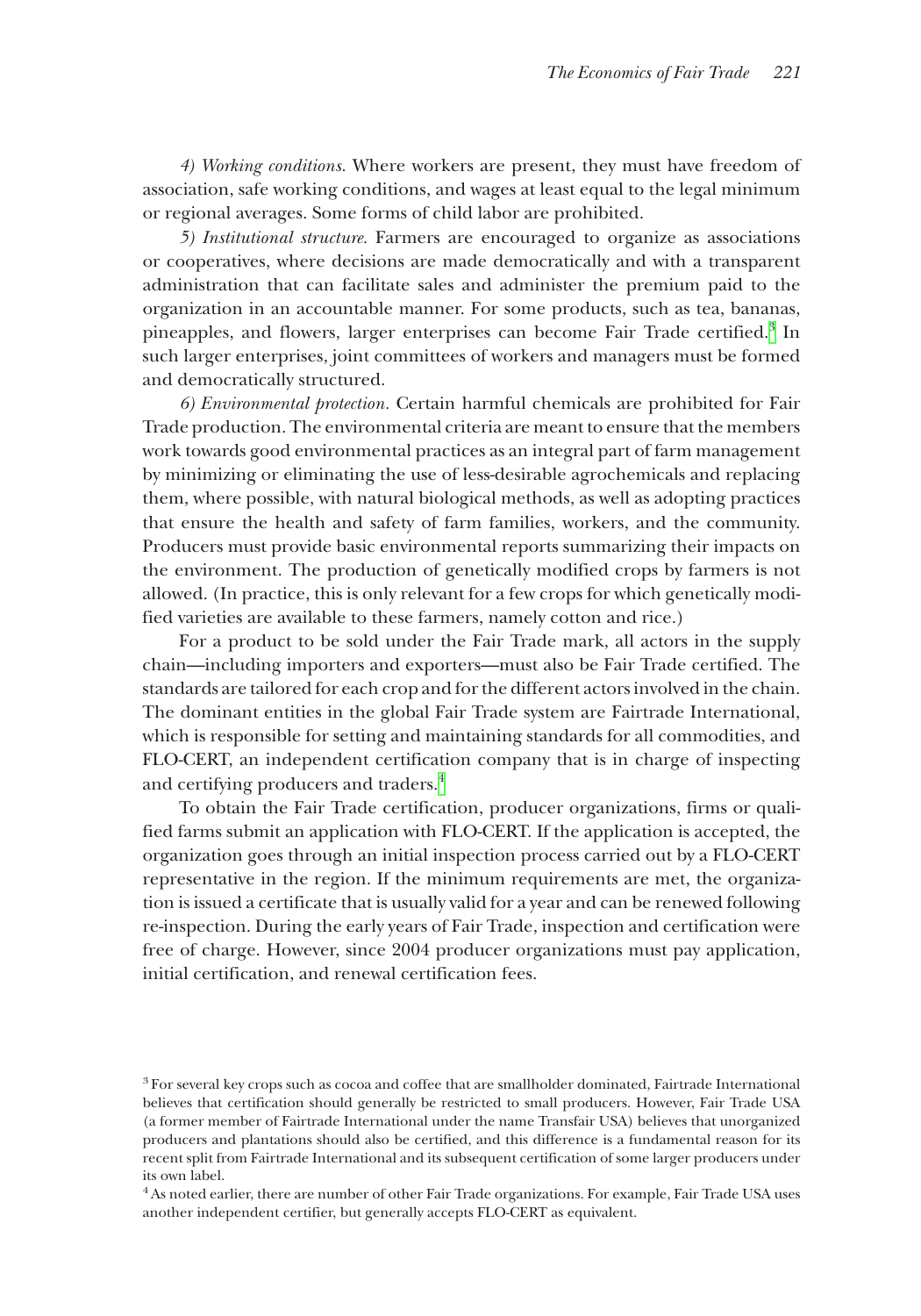### **Certification and Credible Information for Consumers**

One important rationale for the Fair Trade initiative is that it provides credible information to the consumer. A number of consumers may derive utility from the manner in which a good is produced rather than simply the physical characteristics of the final product. Although many consumers prefer to purchase goods produced in a socially and environmentally responsible manner (and would be willing to pay more for these goods) and many producers would be willing to produce in this manner (particularly for a higher price), without a credible way to differentiate between more-responsible and less-responsible production processes, a market for responsibly produced products may not exist. The Fair Trade label, as well as other third-party certifications, provides the consumer with information about the nature of the production process. It also provides producers a way to credibly signal the nature of the production process. In this way, certifications, such as Fair Trade, can provide information that facilitates mutually beneficial transactions that otherwise would not occur.

A number of studies have formally modeled the logic of Fair Trade, finding that if consumers value the nature of the production process, then voluntary certifications unambiguously improve aggregate welfare. For example, Podhorsky (2010), focusing on environmental standards, shows that in an environment with heterogeneous firms, a voluntary certification program never decreases consumer welfare. Similarly, Podhorsky (2013b) shows that in a two-country model of North–South trade with differentiated products, voluntary certifications improve aggregate welfare.

However, all of this relies on consumers caring about whether goods are produced in a socially or environmentally responsible manner. Do consumers in fact care about this? A number of studies have tackled this question, attempting to quantify the extent to which consumers are willing to pay for responsible production.

Hertel, Scruggs, and Heidkamp (2009) survey 258 individuals and find that 75 percent of coffee buyers report that they would be willing to pay 50 cents extra for a pound of coffee (approximately 15 percent of the sales price) if it was Fair Trade certified. Over half would be willing to pay \$1 more per pound.

Complementing the evidence from survey questions asking about hypothetical scenarios is evidence from field experiments that observe real-life behavior. Hainmueller, Hiscox, and Sequeira (2011) conduct a number of experiments in 26 stores belonging to a major US grocery chain. The authors randomly placed Fair Trade labels on bulk bins of coffee that were Fair Trade certified. In a second experiment, the authors also randomly varied the prices of the coffee. Each treatment lasted four weeks. The authors found that sales were 10 percent greater when the coffee was labeled as Fair Trade. They also found that demand for more expensive (and arguably higher quality) Fair Trade coffee was insensitive to price, which is consistent with an earlier finding by Arnot, Boxall, and Cash (2006) for brewed coffee sold at a Canadian university. Interestingly, demand for a cheaper and lower-quality Fair Trade coffee was sensitive to the price: a 9 percent increase in price resulted in a 30 percent decline in demand. In a follow-up experiment using coffee sold on eBay, Hiscox, Broukhim, and Litwin (2011) find that on average, consumers are willing to pay a 23 percent premium for coffee labeled as Fair Trade.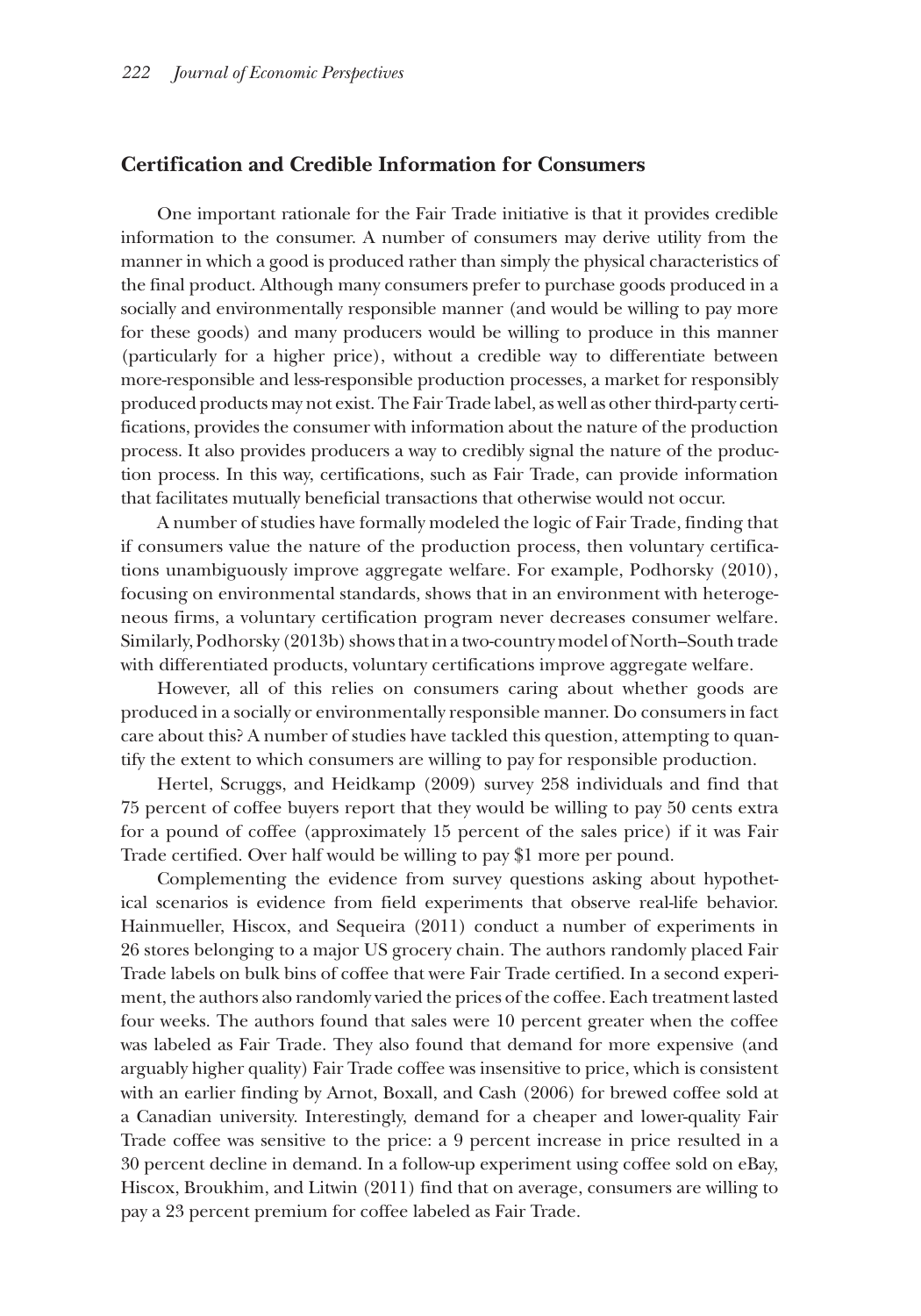In a series of auxiliary experiments looking at Fair Trade labeling for nonfood consumer items, Michael Hiscox and various coauthors have accumulated a large amount of additional evidence that confirms the findings from Hainmueller, Hiscox, and Sequeira (2011). Examining fair labor standards for candles and towels sold in a large retail store in New York City, Hiscox and Smyth (2011) find that the label increased sales by 10 percent, and when combined by a price markup of 10–20 percent, sales rose even more, in the range of 16–33 percent. Examining consumers' willingness to pay for goods using an auction environment on eBay, Hiscox, Broukhim, Litwin, and Wolowski (2011) find that consumers paid a 45 percent premium for polo shirts labeled as being certified for fair labor standards.

Overall, the evidence from these experiments indicates that consumers value production that occurs according to Fair Trade standards and they believe that certification conveys credible information.

## **Does Fair Trade Work?**

In side-by-side comparisons, Fair Trade–certified producers do receive higher prices, follow specified work standards, and use environmentally friendly methods. We review this evidence, but also explore the more difficult questions of interpretation. Are the changes that are *correlated* with Fair Trade production also *caused* by certification or is some other factor like the entrepreneurial capacity of the producer affecting both outcomes? What factors make producers more likely to join Fair Trade? What may happen to the advantages of receiving a higher price from being a Fair Trade producer as more producers seek to join? After taking these factors into account, the balance of the evidence does suggest that Fair Trade works—but the evidence is admittedly both mixed and incomplete.

#### **Fair Trade and Higher Prices: Direct Comparisons**

There is overwhelming evidence that Fair Trade–certified producers do receive higher prices than conventional farmers for their products. For example, Méndez et al. (2010) surveyed 469 households for 18 different cooperatives in four countries—El Salvador, Guatemala, Mexico, and Nicaragua—during the 2003/2004 coffee harvest. In all four countries, they find a significant positive relationship between average sales price for coffee and both Fair Trade and Organic certification. In a study of 845 coffee farmers from southern Mexico during the 2004–2005 season, Weber (2011) finds that farmers who were Fair Trade and Organic certified received an average of 12 cents more per pound of coffee sold.

Bacon (2005) examines the sales price of coffee during the coffee price crisis of 2000/2001 for a sample of 228 coffee farmers from Nicaragua and finds that Fair Trade–certified farmers obtained significantly higher prices for their coffee. Farmers selling coffee as Fair Trade received an average price of \$0.84 per pound (net of costs paid to the cooperative for transport, processing, certification, debt service, and export), farmers selling coffee as Organic received \$0.63 per pound, while farmers selling conventional coffee to a cooperative received \$0.41 per pound. Because Fair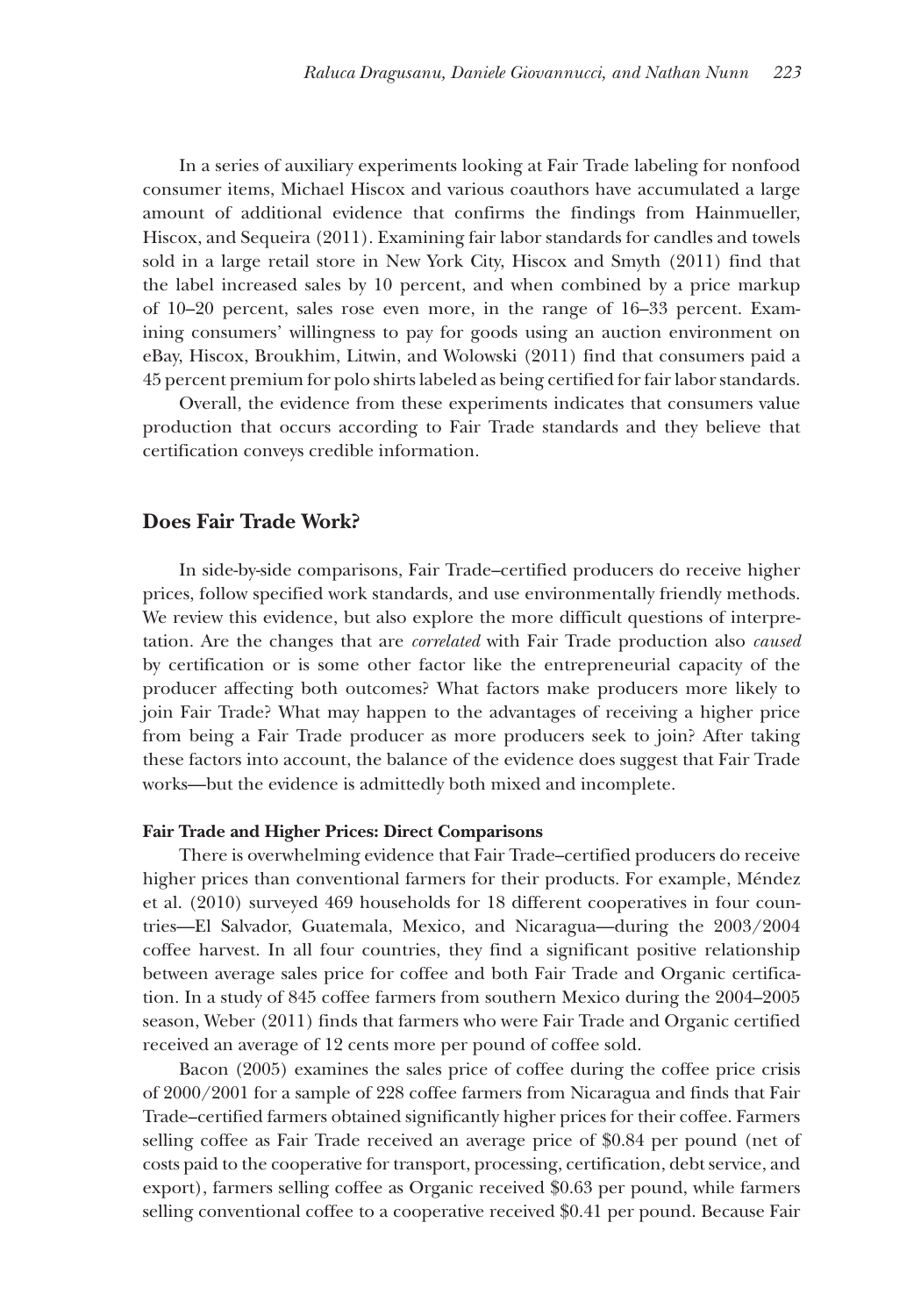Trade and/or Organic farmers are not able to sell all of their coffee as certified, the average price received by certified and conventional farmers for their full harvest is lower than the figures above. Fair Trade and/or Organic farmers received an average price of \$0.56 per pound, while conventional farmers received an average price of \$0.40 per pound.

In a follow-up study, Bacon, Méndez, Gomez, Stuart, and Flores (2008) attempt to get a better sense of the causal mechanisms behind these differences. Examining the same set of Fair Trade–certified farmers as in Bacon (2005), they find that 100 percent of these farmers felt that the cooperative they certified with helped them obtain higher prices. This figure can be contrasted to the response of farmers in conventional cooperatives. Among this comparison group, only 50 percent of farmers felt that the cooperative helped them obtain higher prices.

Given the price premium and price floor associated with Fair Trade, it is unsurprising that Fair Trade–certified farmers receive higher prices. However, what is less obvious before looking at the evidence is whether production volumes and, as a consequence, total incomes would be affected by certification. Overall, the evidence does suggest that Fair Trade is often also associated with higher output and higher incomes. Arnould, Plastina, and Ball (2009) examine 1,269 farmers from Nicaragua, Peru, and Guatemala in 2004–2005 and find that in addition to higher prices, Fair Trade–certified farmers also have greater sales and higher incomes. Jaffee (2009) also finds the same pattern for 51 coffee producers (26 Fair Trade–certified and 25 conventional) from Oaxaca, Mexico, surveyed between 2001 and 2005. He also finds that Fair Trade–certified producers were less likely to experience food shortages and had diets that contained more meat, milk, and cheese.

#### **Interpreting the Evidence: Causal Inference**

Of course, simple comparisons of certified and noncertified farmers raise obvious questions. Perhaps the characteristics that cause farmers to become Fair Trade certified also cause farmers to produce and sell more, to produce betterquality coffee that sells for a higher price, and to earn more income as a result. Therefore, such comparisons may not capture a causal effect.

Well aware of these empirical difficulties, a number of studies have attempted to reduce the bias in their estimates through the use of matching methods. Intuitively, rather than compare Fair Trade farmers to non–Fair Trade farmers, matching estimates instead compare each certified farmer to conventional farmers that are similar based on observable characteristics that may affect their propensity to certify and be successful producers, such as educational attainment, age, family size, farm size, specialization of production, farm tenure, value of assets, and so on. The hope is that by matching on these characteristics, one is then comparing a Fair Trade–certified farmer to an otherwise similar conventional farmer.

Using this method, Beuchelt and Zeller (2011) examine 327 members of coffee cooperatives in Nicaragua and find that farmers associated with Fair Trade cooperatives are able to obtain higher prices for their coffee (as are Organic producers). In contrast, Fort and Ruben (2009) and Ruben and Fort (2012) examine 360 coffee farmers from three Fair Trade–certified cooperatives and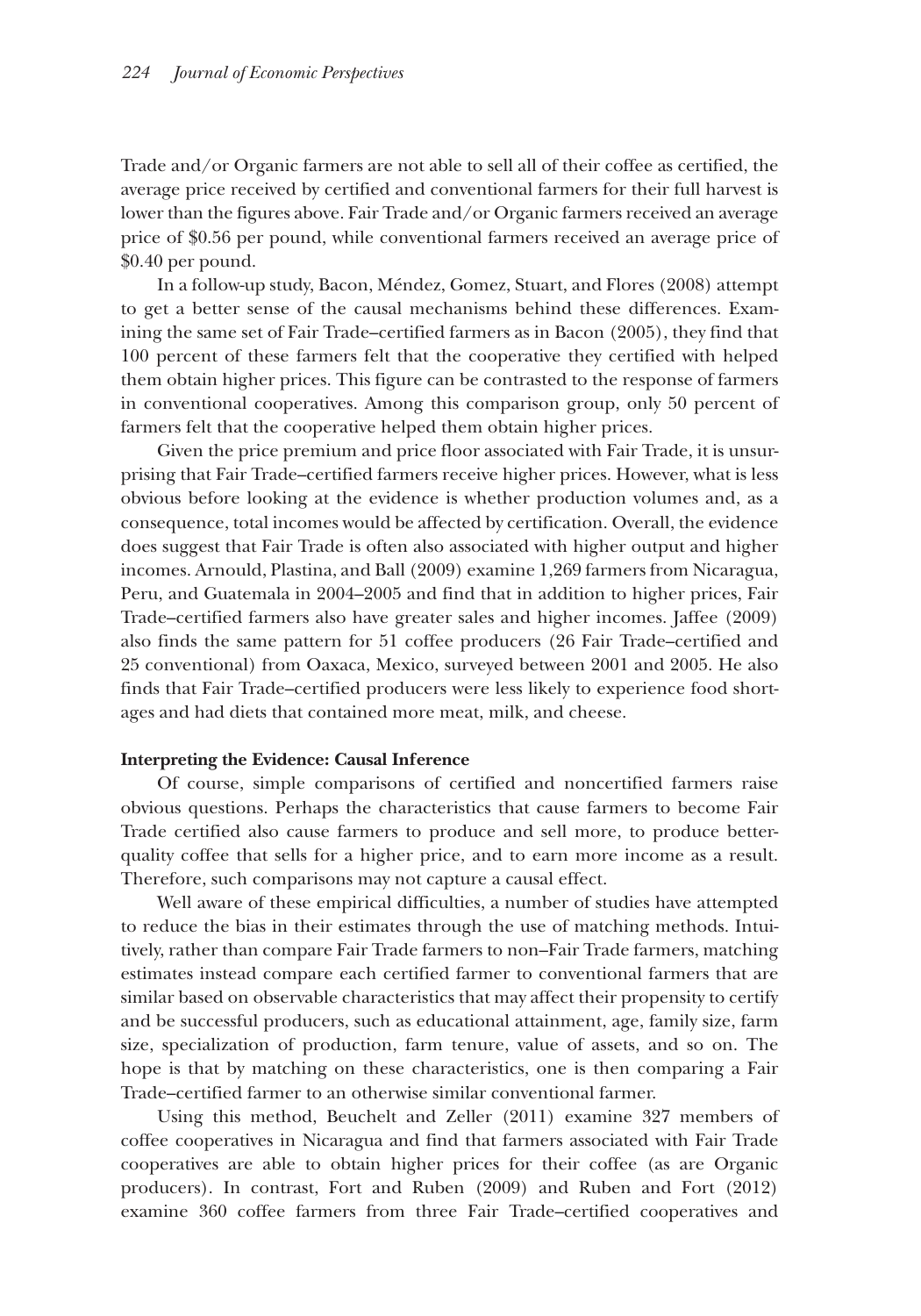three noncertified cooperatives in Peru. They find no statistically significant evidence that Fair Trade–certified farmers receive higher prices, using either ordinary least squares or matching estimates.

Although arguably a methodological improvement, matching estimates also have their own shortcomings. The choice of which variables should be used to match farmers is not clear. Certain variables like the age of the household head, along with experience or educational attainment, are arguably exogenous, but other variables like farm size, specialization or diversification of production, the legal status of farm tenure, and value of assets may be endogenous to the certification process itself. In addition, matching requires that the omitted factors be observable. If the important omitted factors are unobservable, like the entrepreneurial zeal of farmer, the bias arising from this factor cannot easily be eliminated.

Yet another strategy, though less-commonly employed, is to examine a panel of producers over time rather than just a cross-section in one time period. In this way, one can examine whether a producer begins to obtain higher prices (for example) just after they become Fair Trade certified. Using such a strategy, Dragusanu and Nunn (2014) examine an annual panel of 262 coffee mills from Costa Rica between 1999 and 2010. They find that Fair Trade–certified mills receive 5 cents more per pound for exports than conventional mills. They find no difference between Fair Trade–certified and conventional mills in terms of the total quantity sold or exported.

## **Selection into Certification**

Another way to tackle the question of causality is to develop a deeper understanding of what determines which cooperatives choose to become Fair Trade certified (and which farmers choose to join Fair Trade–certified cooperatives). Again, the primary research concern is that the "best" farmers or cooperatives in some difficult-to-observe but real way become certified and also produce more and obtain higher prices—that is, that there is positive selection into Fair Trade.

At a theoretical level, it is unclear whether the selection into Fair Trade should be positive or negative. On one hand, Fair Trade intentionally targets producers who are small and economically disadvantaged, with limited capital, market access, and bargaining power, which suggests that they may be negatively selected. In addition, because the price premium is a fixed amount, it is relatively more appealing (that is, the premium is a larger share of the final price) for producers selling lower-quality coffee. This too suggests negative selection. On the other hand, farmers and cooperatives who join Fair Trade tend to have some measure of organizational ability, social cohesion, and governance, which suggests the possibility of positive selection.

Seeking to better understand the nature of selection into Fair Trade, Dragusanu and Nunn (2014) interviewed members of Fair Trade–certified cooperatives and conventional mills in Costa Rica. They found four important determinants of certification. First, it turns out that many mills in Costa Rica often also operate stores that sell agricultural products, including certain chemicals (primarily pesticides) that are banned under Fair Trade requirements. The mills that obtain greater revenues from selling banned chemicals find Fair Trade more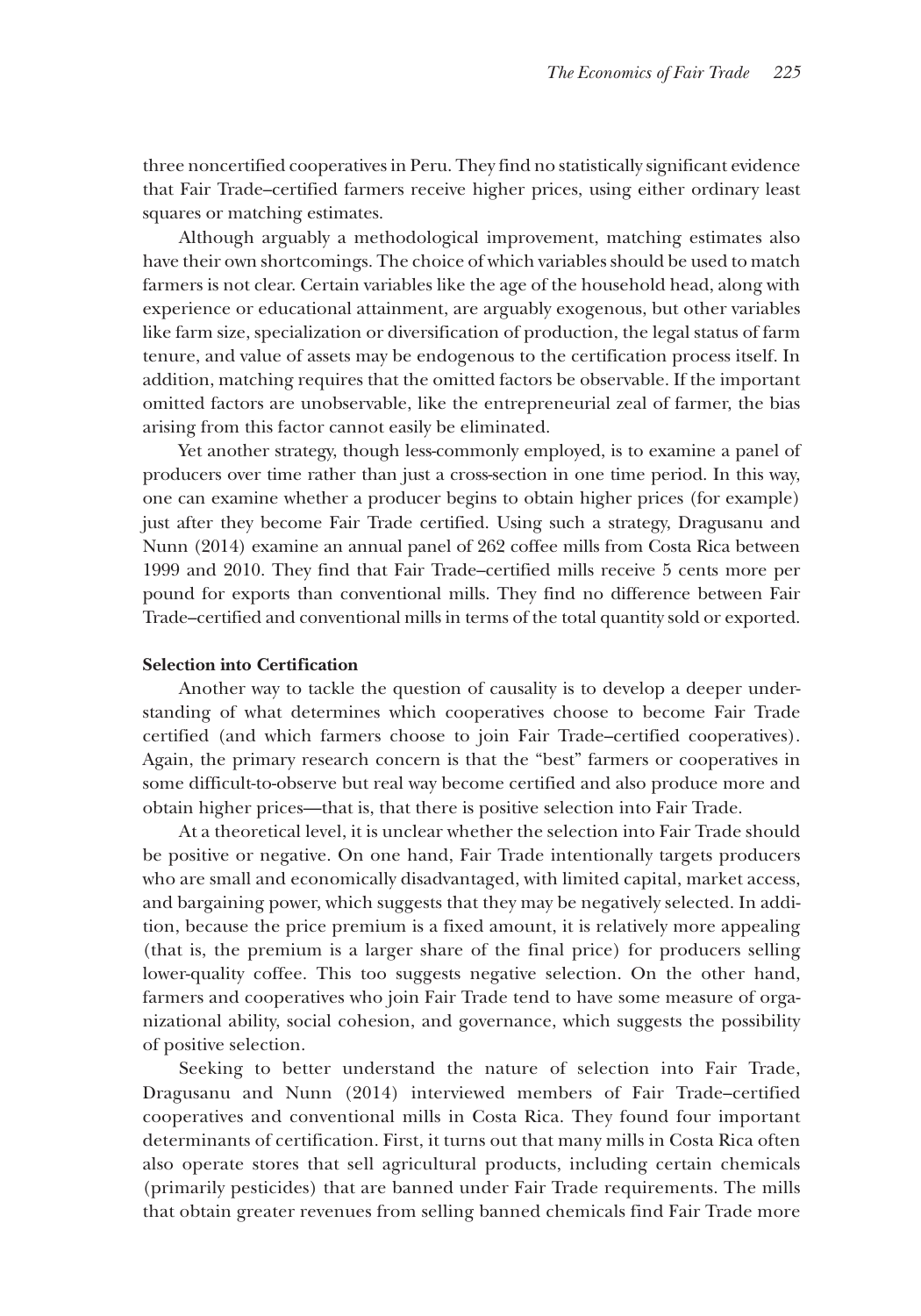costly and are less likely to certify. Second, mills that forecast lower prices in the future perceived a greater benefit from Fair Trade's price floor, and thus were more likely to join. Third, individual farmers who believed in environmental or socially responsible farming practices were more likely to join Fair Trade. Finally, access to information about the logistics of becoming certified and managerial ability were also important. While positive selection likely arises from the last determinant, the nature of selection from the first three is ambiguous.

Some empirical studies have estimated how various factors affect the probability of certification, usually by estimating a propensity score to match farmers belonging to certified mills with conventional producers. These studies tend to find evidence that point towards negative selection. For example, Sáenz-Segura and Zúñiga-Arias (2009) estimate a very strong negative relationship between Fair Trade certification and experience, education, and income within a sample of 103 Costa Rican coffee producers. This finding is echoed in Ruben and Fort's (2012) study of 360 Peruvian coffee farmers (also see Fort and Ruben (2009)). In their sample, farmers that are less educated and own smaller farms are more likely to become certified.

This question of how farmers via cooperatives select into Fair Trade is important and understudied. We view the evidence as incomplete but suggestive of negative selection. If this is the case, then the correlational evidence may actually understate the true causal impacts of Fair Trade.

#### **Fair Trade in the Long Run: Dynamics and the Role of Free Entry in Production**

We now turn to the question of the dynamics of Fair Trade. Consider the case in which a small number of producers in a country are Fair Trade certified. Thus, for the same yield and quality of coffee, certified farmers earn more than the other producers in the region. Other producers observe this outcome, and, if they qualify, will likely apply to become Fair Trade certified. In other words, entry will occur. Over time, as more producers become Fair Trade certified, holding constant the total demand for Fair Trade, the proportion of each Fair Trade farmer's output that can be sold as Fair Trade declines. Many economic models have the property that entry dissipates rents. In this case, entry could continue until the expected benefits of Fair Trade certification just equals the cost to producers. The rents that originate from the greater utility consumers obtain from consuming Fair Trade–certified products end up all going to paying the costs of certification. This process of dissipation is the centerpiece of the model developed in de Janvry, McIntosh, and Sadoulet (2012). It is also a feature, though less central, in a number of other models of Free Trade (for example, Podhorsky 2010).

Based on the predictions of their model, de Janvry, McIntosh, and Sadoulet (2012) argue that free entry represents the death knell for the notion that Fair Trade can actually help farmers in the long run. However, one needs to consider a number of other aspects before accepting this conclusion. First, a number of barriers to certification limit the extent of entry. An important barrier is limits on farm sizes. For example, when it comes to coffee, Fairtrade International targets small family farms that do not hire permanent labor year round.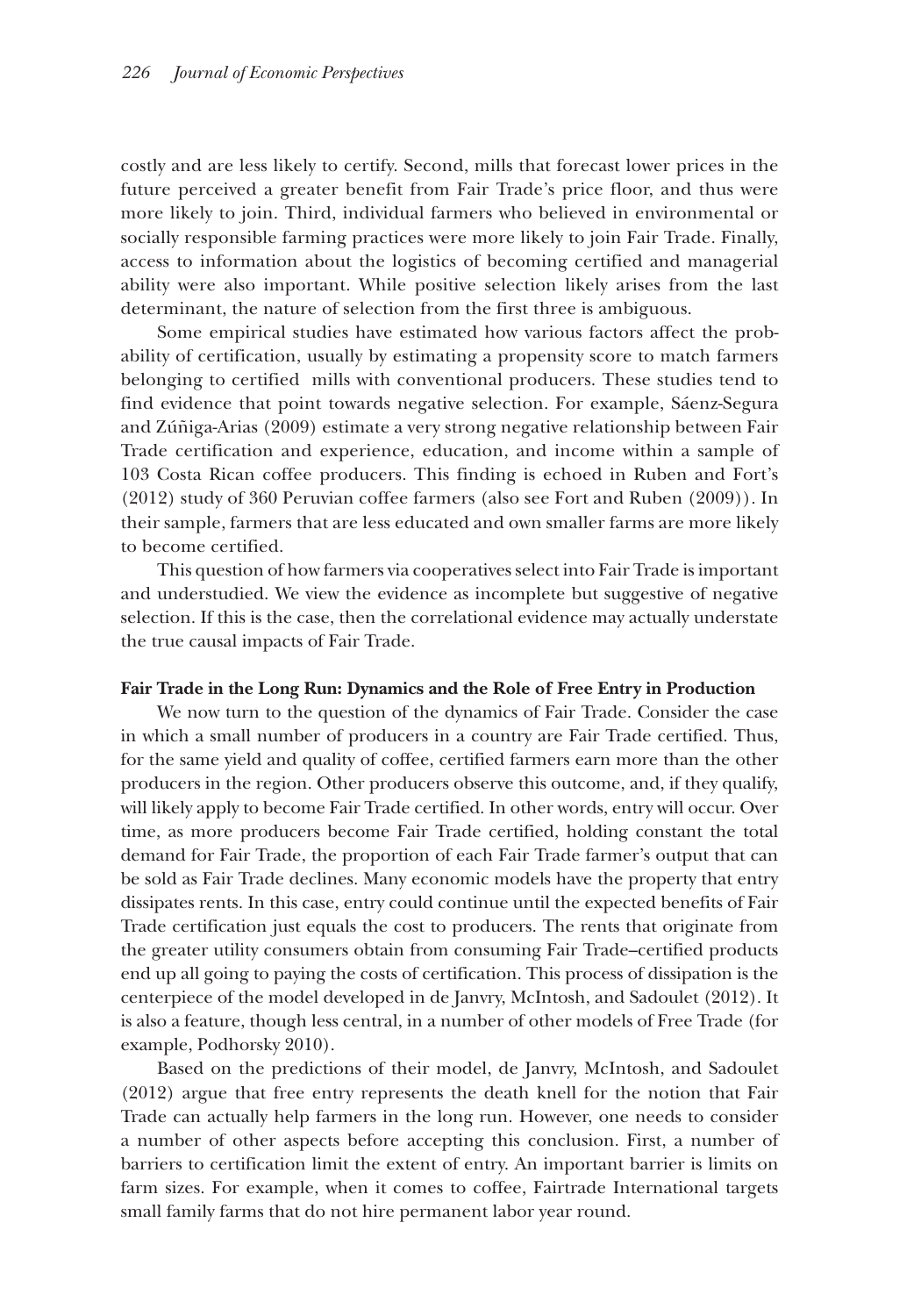Second, and most importantly, Fair Trade and other certification standards include many nonmonetary goals: creating better conditions for hired workers, creating democratic and transparent cooperatives, encouraging environmentally sustainable production, improving access to credit, and establishing stable long-term buyer–seller relationships. If a high level of entry means that higher-than-normal economic rents are fully dissipated, it also means that these other outcomes are spreading. Indeed, other certifications like UTZ, Organic, Bird Friendly, and Rainforest Alliance have an even greater focus than Fair Trade on goals other than increased incomes for farmers.

This aspect of certification is illustrated in the model developed by Podhorsky (2010). Although the certification in her model is for environmentally responsible production, the logic is identical to that for Fair Trade certification. In her model, although excess profits are competed away by free entry as firms choose more environmentally responsible production processes, consumers are unambiguously better off because they value environmentally sustainable production. Here certification and free entry work together to increase the prevalence of sustainable production.

This link between free entry and rents provides an interesting dilemma for certification agencies. On the one hand, they wish to induce the spread of socially and environmentally responsible production as much as possible. On the other hand, they may also wish to structure certain limits to entry so that they can continue to maintain higher-than-average rents for certified producers.

#### **Free Entry into Other Certifications**

Another important issue that is not yet fully understood is the consequence of entry into certification. Fairtrade International (2012a, p. 47) reports that in 2011, 80 percent of Fair Trade–certified producers organizations reported holding at least one additional certification: 61 percent also held Organic, 8 percent had Rainforest Alliance, and 7 percent also had UTZ.

An important role of certifications is to provide credible information to the consumer about the nature of the production process. A potential concern is that if many different standards have distinct yet overlapping requirements, then certification may introduce a measure of confusion and may therefore be less effective.

A second issue is related to the incentives and potential agency issues that can arise. In general, it may not always be in the interest of the certifying agency to enforce certification requirements fully. Although this concern potentially arises with third-party nongovernment organizations, it is particularly a concern with private certifications. For example, one critique is that some of the more recent private certifications may be little more than smart marketing and attempts to cash in on consumers' willingness to pay for sustainably produced products. The existence of these additional certifications may affect consumers' views about the validity and reliability of third-party certifications generally.

A final issue is that from the producer's perspective, multiple certifications mean multiple reports, multiple audits, greater administrative costs, and a greater tax on scarce managerial capital. Further, it is possible that the existence of multiple standards may decrease the extent to which farmers can fully understand and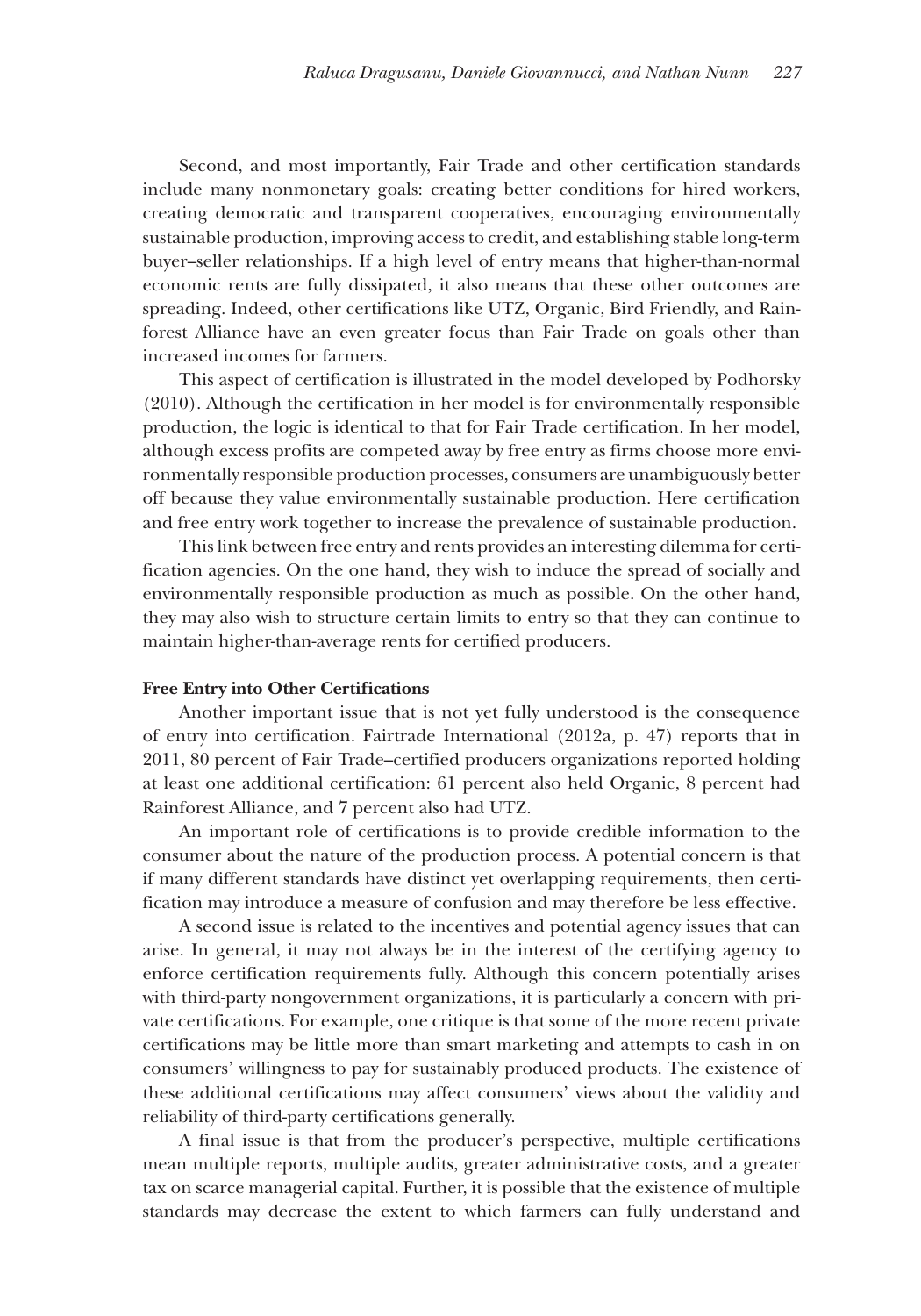benefit from each certification. For example, Valkila and Nygren (2009) found that Nicaraguan farmers belonging to Fair Trade–certified cooperatives had a poor understanding of Fair Trade, including its requirements, and potential benefits. According to the authors, one reason was the multiplicity of certification schemes, quality standards, and rural development projects faced by farmers. They simply were not able to keep track of them all and to distinguish one program from another. Méndez et al. (2010) also found that farmers were often unclear or confused about certifications, particularly about Fair Trade, although farmers did have a better understanding of Organic certification.

Overall, the consequences of the rapid growth of certifications are something we know little about, although it is potentially very important.

#### **Does Fair Trade Provide Greater Financial Stability to Farmers?**

Fair Trade seeks to increase financial stability for certified farmers through a number of mechanisms, including a price floor, financing from purchasers and co-ops, and longer-term ties between producers and buyers. The evidence seems to indicate that in many environments these benefits are observed. However, important exceptions do occur. For example, Raynolds (2009) collects information from interviews and focus groups with members and leaders of four cooperatives in Peru and Mexico. She reports that corporate buyers of coffee, what she calls "market driven" buyers (for example, importers that sell to Starbucks, Nestle, and Costco), in practice often refuse to buy from cooperatives that request credit. She also finds that these market-driven mainstream buyers, unlike other Fair Trade buyers, are less willing to enter into longer-term stable contracts. They often sign one-year contracts as a minimum Fair Trade requirement, but do little else to create longer-term partnerships with suppliers. However, despite the behavior of these corporate buyers, she still finds that the producer cooperatives view financing as the second-most beneficial aspect of Fair Trade—after the price floor.

Other studies confirm that Fair Trade has succeeded in increasing the credit available to farmers. Bacon et al. (2008) finds that, within a sample of 177 Nicaraguan coffee farmers, 77 percent of Fair Trade–certified farmers reported that their cooperative provided pre-harvest credit, while this figure was only 33 percent for farmers belonging to conventional cooperatives. Méndez et al. (2010), examining data from 469 households from four Latin American countries, find that Fair Trade–certified farmers are more likely to report having access to credit than conventional farmers. Interestingly, they find no relationship between access to credit and Organic certification. Since Organic buyers are not required to provide access to credit, this result suggests that the greater access to credit for Fair Trade–certified farmers may arise due to a causal effect of certification rather than due to selection. If "better" farmers are more likely to certify with Fair Trade and Organic, then one might also have expected a similar relationship between farms and credit to exist with Organic certification too. Absence of such a relationship is thus evidence against positive selection.

Perhaps the most important tool through which Fair Trade aims to provide greater stability to farmers is the price floor. However, not all coffee produced by Fair Trade–certified farmers can be sold for the Fair Trade price. In the Méndez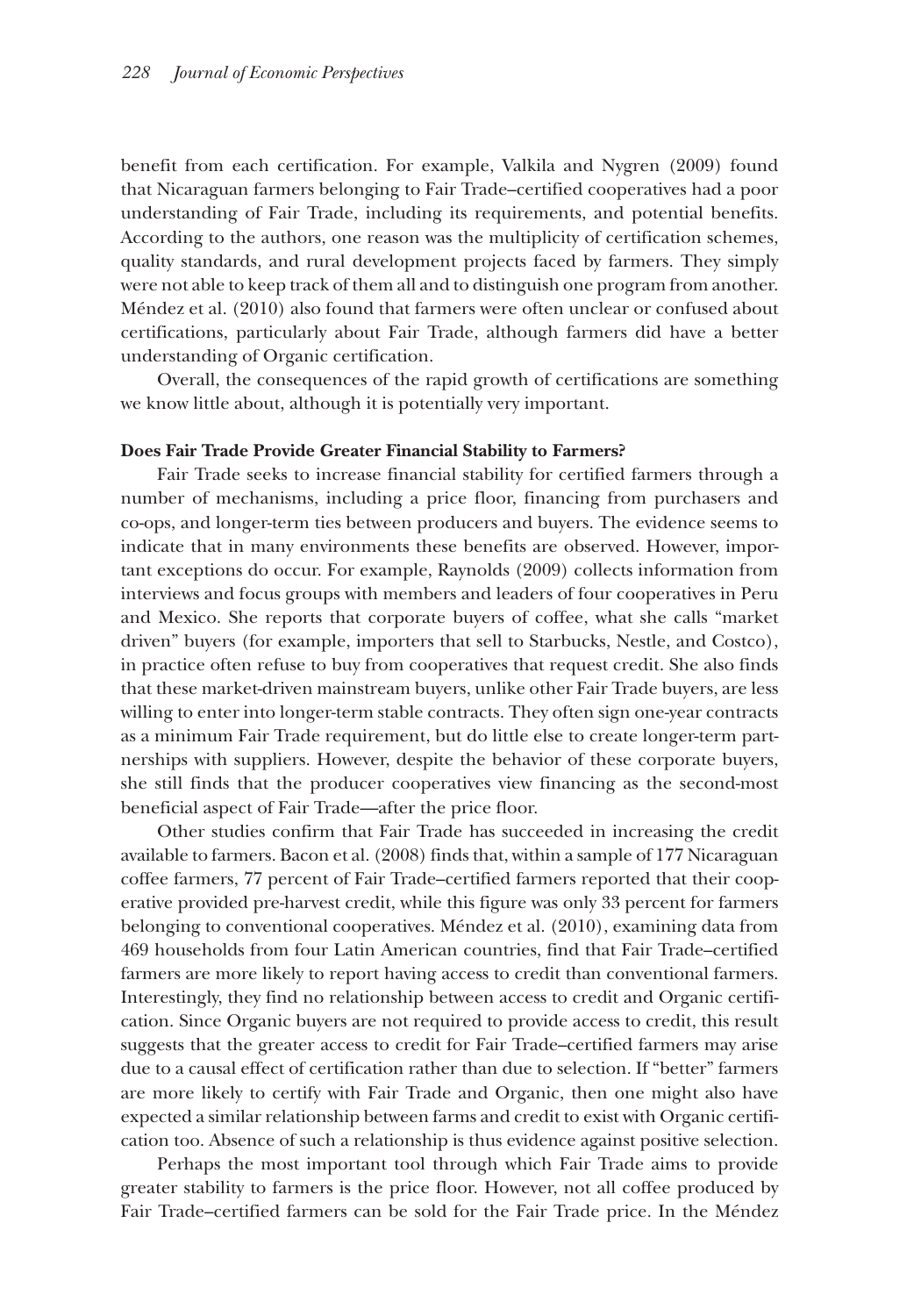et al. (2010) sample of Fair Trade–certified farmers from four Latin American countries, 60 percent of certified coffee was sold as Fair Trade. Among the four Fair Trade cooperatives interviewed by Dragusanu and Nunn (2014), the proportion of coffee sold in the previous year as Fair Trade was 10, 40, 53, and 80 percent. These figures are in line with official statistics of the Fairtrade Labor Organization, which report that on average 45 percent of coffee sold by Fair Trade–certified producers is sold on Fair Trade terms. This figure is slightly higher for bananas (72 percent), cane sugar (54 percent), cocoa (61 percent), and cotton (60 percent) (Fairtrade International 2012a, p. 44).

Although empirical evidence remains limited, existing studies often find that Fair Trade–certified farmers perceive and experience greater economic stability than conventional farmers. For example, Bacon (2005) examines a sample of 228 coffee farmers from Nicaragua and finds that Fair Trade farmers report being less concerned about losing their farm in the coming year than conventional farmers.

#### **The Impacts of Certifications on the Environment**

Fair Trade and other environmental labels have been successful in promoting more environmentally friendly farming practices among certified farmers. For example, Jaffee (2009) finds that among a sample of 51 Mexican coffee farmers—26 Fair Trade and 25 conventional—there is a strong association between Fair Trade certification and environmentally friendly farming practices. These include producing compost and applying this to coffee plants; building terraces and contour rows (to reduce soil erosion on sloped land): and building live and dead plant barriers (also to reduce soil erosion). [Figure 2](#page-13-0) shows the differences in these practices by reporting the proportion of Fair Trade producers and proportion of conventional producers in his sample that were engaged in each practice. In all five cases, the differences between the two groups are statistically significant. Similarly, based on a sample of 177 coffee farmers from Nicaragua, surveyed in 2006, Bacon et al. (2008) find that 68 percent of Fair Trade farmers had implemented ecological water purification systems, compared to 40 percent for conventional farmers. Moreover, 43 percent of Fair Trade farmers had implemented soil and water conservation practices, while only 10 percent of conventional farmers had done so.

Other certifications that target the environment also seem to increase environmentally friendly farming practices. For example, Blackman and Naranjo (2012) examine the impacts of Organic certification among 2,603 coffee farmers in Costa Rica (36 of them certified organic and 2,567 conventional). Using propensity score matching, they find strong evidence that organic farmers were less likely to engage in the use of pesticides, herbicides, and chemical fertilizers and they were more likely to use organic fertilizers, shade trees, and windbreaks and to undertake a variety of soil conservation measures.

#### **How Certifications Affect Local Governance and Institutions**

The empirical evidence on whether Fair Trade has been able to strengthen local institutions remains limited. In their study of 360 randomly sampled coffee farmers in Peru, Ruben and Fort (2012) show that when comparing Fair Trade–certified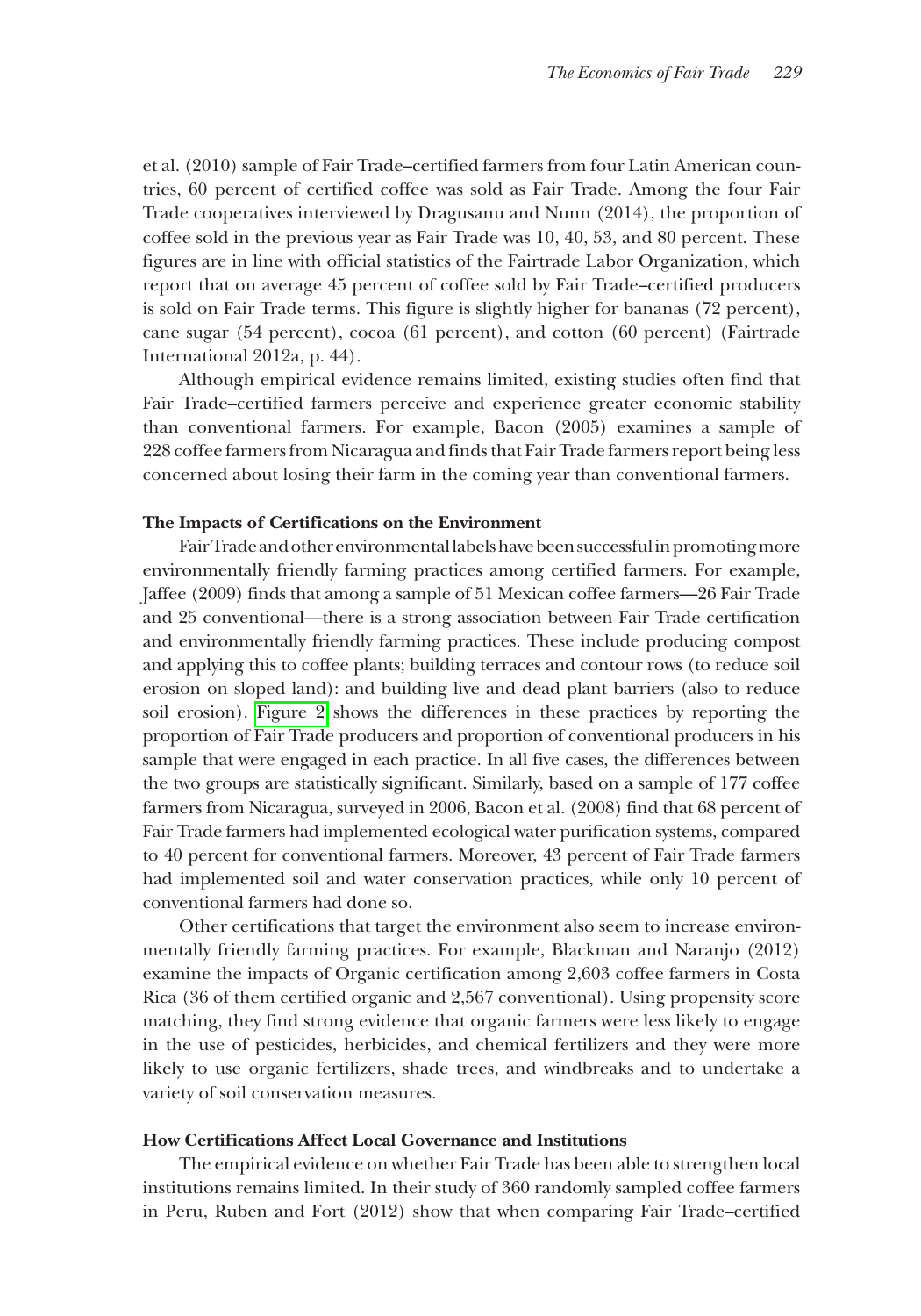#### <span id="page-13-0"></span>*Figure 2*

## **Differences in Environmental Practices between Fair Trade and Conventional Coffee Producers in Oaxaca, Mexico**

*(proportion of producers engaging in environmental conservation practices)*



*Source:* Jaffee (2009, chap. 9, table 6).

*Note:* Averages (and 95 percent confidence intervals) are reported for 25 Fair Trade farms and 26 conventional farms.

farmers against matched conventional farmers, certified farmers are more likely to strongly identify with their cooperative and are more likely to believe the cooperative is important and helpful in the sales process. Interestingly, these differences are only robustly statistically significant when comparing Fair Trade and conventional farmers that are both also certified Organic.

There is also evidence that suggests that Fair Trade does not foster stronger institutions. Elder, Zerrifi, and Le Billon (2012), examining 107 coffee farmers from Rwanda in 2009, find that membership in a Fair Trade–certified cooperative is associated with less trust in the leaders of the cooperative. By contrast, they found no difference on trust in the members of one's own community. Along similar lines, Sáenz-Segura and Zúñiga-Arias (2009), using propensity score matching among a sample of 103 farmers from Costa Rica, find that, relative to conventional farmers, Fair Trade–certified farmers identify less with their cooperative and perceive their cooperative to function more poorly.

These quantitative findings suggests a pattern of tension between farmers belonging to Fair Trade–certified cooperatives and the cooperative itself that is consistent with the qualitative findings from a number of studies. Prevezer (2013) interviewed farmers belonging to Fair Trade–certified coffee cooperatives in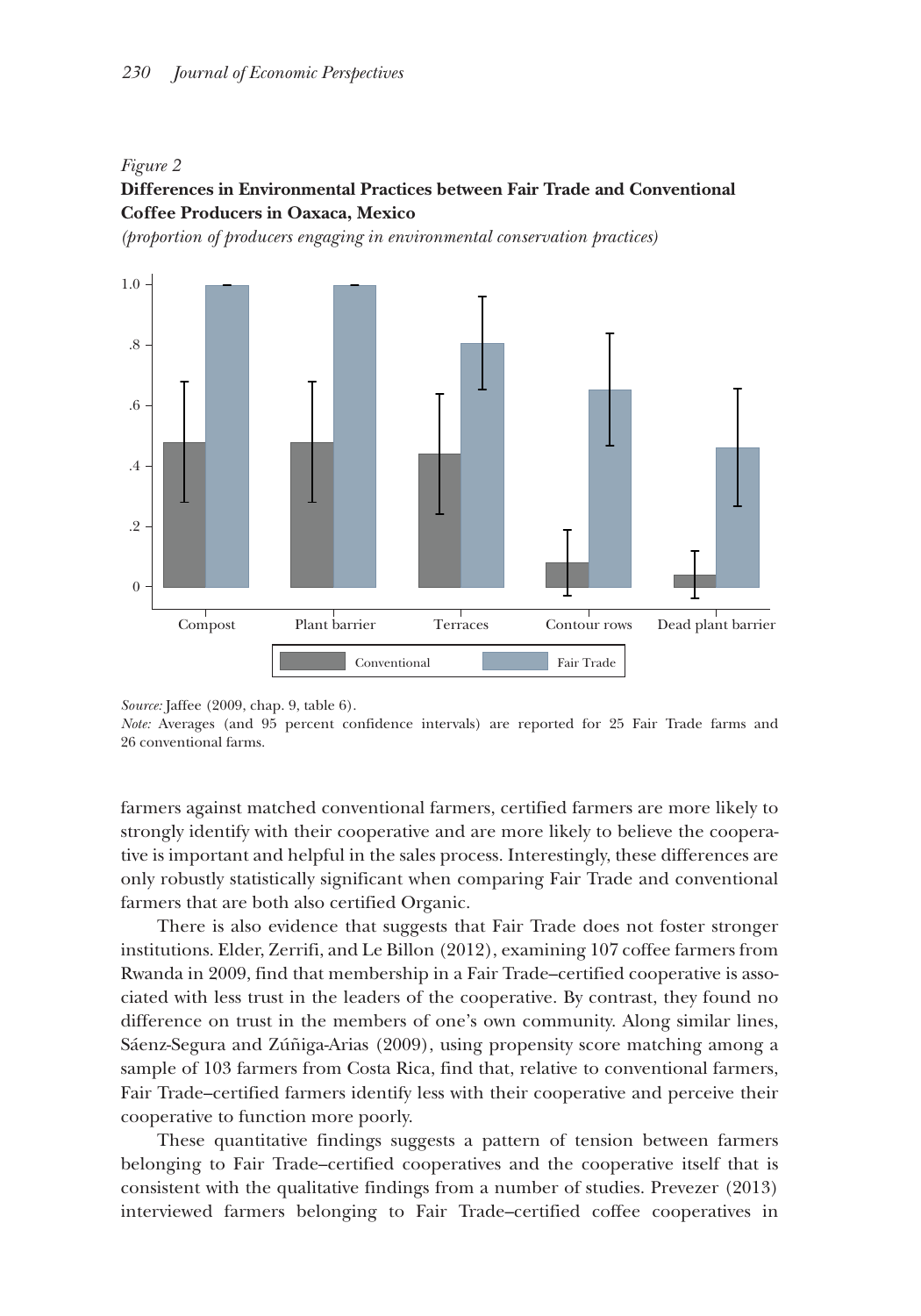Tanzania. He found that farmers commonly complained of a lack of communication about the use of the premiums, the reasoning behind decisions, and the decision-making process itself. Prevezer also found evidence of elected farmers on the boards misusing the funds—for example, by paying themselves for attending meetings. In their case study of a Fair Trade coffee cooperative in Costa Rica (*Coopermontes de Oro R.L.*), Sáenz-Segura and Zúñiga-Arias (2009) found a significant amount of distrust in the cooperative arising because of deficient management in the past. Mendez et al. (2010) report evidence, from surveys undertaken in Mexico, Nicaragua, Guatemala, and El Salvador, of dissatisfaction and concern over a lack of transparency, accountability, and communication on the part of cooperative members (that is, farmers) directed towards cooperative leaders.

An important factor is likely a lack of knowledge about Fair Trade on the part of farmers and particularly about the existence and intended nature of the Fair Trade price premium. In their case study of a Fair Trade coffee cooperative in Costa Rica, Sáenz-Segura and Zúñiga-Arias (2009) found that one-third of producers did not know about the existence of a premium and about half felt that they had not received any benefits from Fair Trade certification. As another example, Fort and Ruben (2009) find that among 180 Fair Trade–certified coffee farmers from Peru, 12 percent did not know about the existence of the Fair Trade premium and 77 percent felt that they did not receive any benefits from the premium.

Although much more research is needed, one can imagine a number of theoretical reasons why Fair Trade certification could erode trust and increase tensions within a cooperative. With certifications come increased rents. With more at stake, it is natural that tensions may escalate. In addition, because the specifics of Fair Trade remain opaque to members, this may directly cause increased suspicion on their part.

## **Distributional Considerations of Fair Trade**

According to the World Fair Trade Organization and Fairtrade Labelling Organizations International (2009, p. 4), Fair Trade seeks to contribute "to sustainable development by offering better trading conditions to, and securing the rights of, marginalized producers and workers." In this quotation, as in many discussions, producers and farm owners are often lumped together with workers as being potential beneficiaries of certification. But to what extent are the benefits of certification felt by the farm owners and to what extent do they also reach the hired workers?

In the coffee industry, the majority of farms are small and family-run with few hired workers, who tend to be seasonal harvesters. In addition, the cooperative itself may hire workers. While coffee and cacao are primarily smallholder crops, commodities like bananas, citrus fruits, and tea are more commonly produced on large plantations. For these products, certification has been expanded to also include larger plantations with the same general principles of Fair Trade being followed, although details of the certification standards vary by product and by organizational form (for example, plantation vs. cooperative).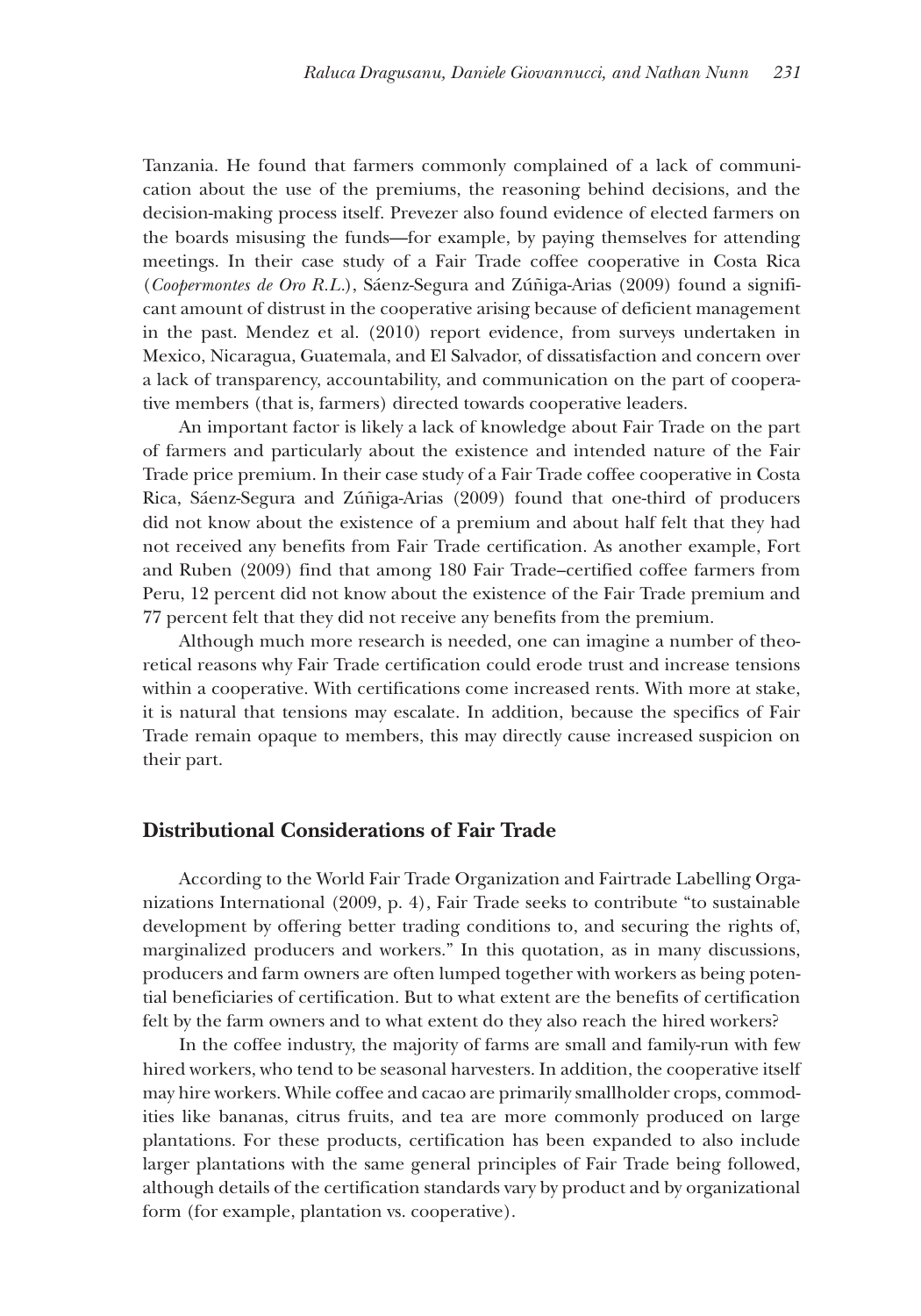The evidence on the distribution of the benefits of Fair Trade remains limited, but the available studies suggest that, within the coffee industry, Fair Trade certification benefits workers little or not at all. Valkila and Nygren (2009) interviewed 94 producers and 64 hired workers from 11 Nicaraguan coffee cooperatives over a six-month period in 2005 and 2006. They found that although the records of Fair Trade farmers indicated that they received higher prices for their coffee, the workers (like the rest of rural Nicaragua) were paid the minimum wage and were not given benefits like social security, medical care, vacation, pension, and paid sick leave. Dragusanu and Nunn (2014) come to a similar conclusion in their empirical study of the impacts of Fair Trade coffee in Costa Rica. Examining a panel of over 110,000 individuals annually between 2003 and 2010, they find that while Fair Trade certification is associated with significantly greater incomes for farmers, it is not associated with increased incomes for hired workers.

Jaffee's (2009) direct comparison of 26 Fair Trade coffee farmers and 25 conventional coffee farmers from Oaxaca, Mexico in 2002–2003, also suggests that few of the benefits of Fair Trade are passed on to workers. Although he finds that the average price obtained by Fair Trade–certified farmers is 130 percent higher than for conventional farmers (13.22 versus 5.74 pesos per kilogram), the wages paid to hired workers are only 7 percent higher (47 versus 44 pesos per day). As a result, labor costs (measured as a share of coffee sales) were lower for Fair Trade–certified farms than for conventional farms (57.2 versus 68.3 percent).

Looking outside of coffee, the effects of Fair Trade on workers are more noticeable. When large plantations are certified, Fair Trade regulations pay particular attention to workers (who comprise a larger group relative to farm owners in these products). In the case of plantations, certification requires workers' freedom of association, safe and equitable working conditions, the absence of forced or child labor, and salaries that are at least as high as the established minimum wage. In addition, certification requires that workers form a democratically elected workers' organization if one does not already exist.

Ruben and van Schendel (2009) survey workers from two banana plantations in Ghana, one Fair Trade certified, the other not. Comparing 50 workers from the conventional plantation with 50 matched workers from the Fair Trade plantation, they find that workers in the conventional plantation received a higher base salary, but they worked longer hours and received fewer fringe benefits. Fair Trade workers felt a greater sense of identity and co-ownership with the plantation. Granville and Telford (2013) survey 381 workers (273 Fair Trade workers and 108 conventional workers) in South Africa's wine industry. Directly comparing the two groups, they find that Fair Trade workers are more likely to make more than minimum wage and as a result they are also able to save more of their income. Consistent with this, 91 percent of Fair Trade workers said in survey results that Fair Trade (and their membership in the joint body) was responsible for improving their living standards. In particular, 95 percent of workers reported that Fair Trade provided help with education and/or health (and 51 percent reported being helped with both).

Another distributional concern is whether Fair Trade results in greater inequality between farmers that are certified and those that are not. Kadow (2011)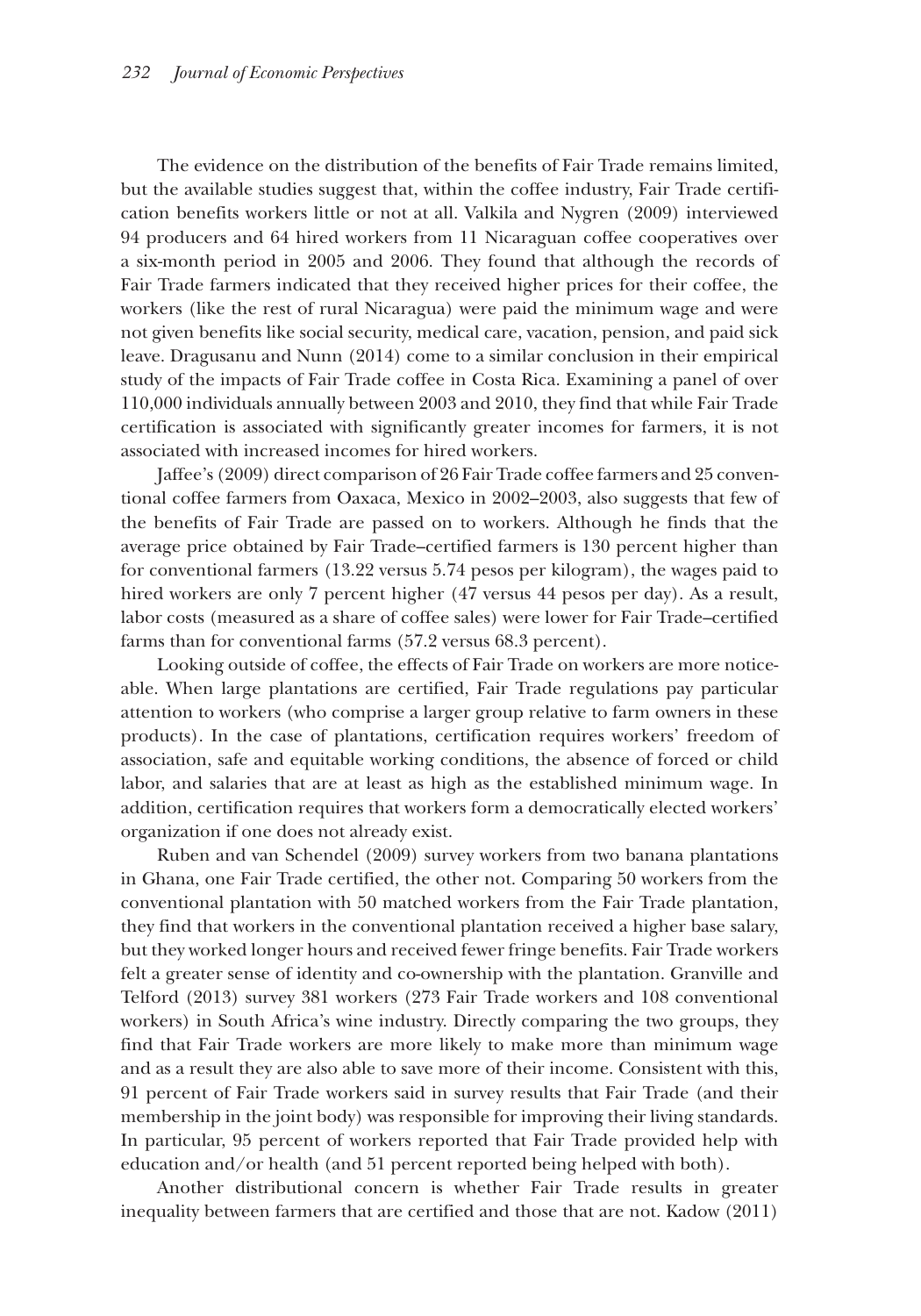examines this possibility theoretically in a Ricardian model of North–South trade. In the model, Fair Trade and conventional coffee are differentiated products. The price of Fair Trade coffee is higher and the price gap is due to preferences of Northern consumers for consumption of coffee produced in a socially responsible manner. In the model, Fair Trade increases global welfare. This arises primarily by reducing the income differences between the North and South, since there is diminishing marginal utility of income. In addition, because Fair Trade increases the incomes of certified producers in the South and does not benefit conventional producers, Fair Trade would theoretically increase inequalities within the South. While it is clearly true that Fair Trade–certified farmers benefit more from Fair Trade, in reality there are reasons why noncertified farmers may also gain (or even those outside of the coffee industry). The primary reason that noncertified farmers may benefit from Fair Trade is due to the use of the price premium for projects that benefit the broader community, such as education, health care services, water, electricity, road infrastructure, and so on. Dragusanu and Nunn (2014) describe a scholarship program, Children of the Field Foundation, initially implemented in Costa Rica by COOCAFE using Fair Trade premiums. Since its implementation in 1996, the program has provided scholarships to 2,598 students and financial support to 240 schools. COOCAFE estimates that in total, over 5,800 students have been helped by the foundation.

Dragusanu and Nunn's (2014) empirical study of Fair Trade coffee producers in Costa Rica is one of the few studies that directly estimates potential spillovers from Fair Trade certification. In their panel analysis, they estimate the effects of more Fair Trade certification on other households living in the same area. They find that incomes of households (that are not coffee producers) increase as the extent of Fair Trade certification increases in a district. Although not conclusive, this finding provides preliminary evidence that spillovers may exist and may be positive.

The model developed by Podhorsky (2013a) illustrates another mechanism through which certification can benefit conventional farmers. In the model, a small number of oligopolistic intermediaries buy from local producers and sell to foreign buyers. (This is the typical structure of the industry.) In her model, the existence of a Fair Trade certification decreases the market power of intermediaries, and as a result, even producers that do not choose to become Fair Trade–certified benefit. It is interesting to note that the original impetus for Max Havelaar was to correct the exploitation of coffee farmers by middlemen due to a severe imbalance of bargaining power. Therefore, Podhorsky's model (2013a) seems particularly appropriate for thinking about Fair Trade and its spillovers.

## **Conclusions**

Many consumers value goods produced in a socially and environmentally responsible manner. As a result, efficiency and welfare gains are possible from credible third-party certifications, like Fair Trade, that provide consumers with information about the production process.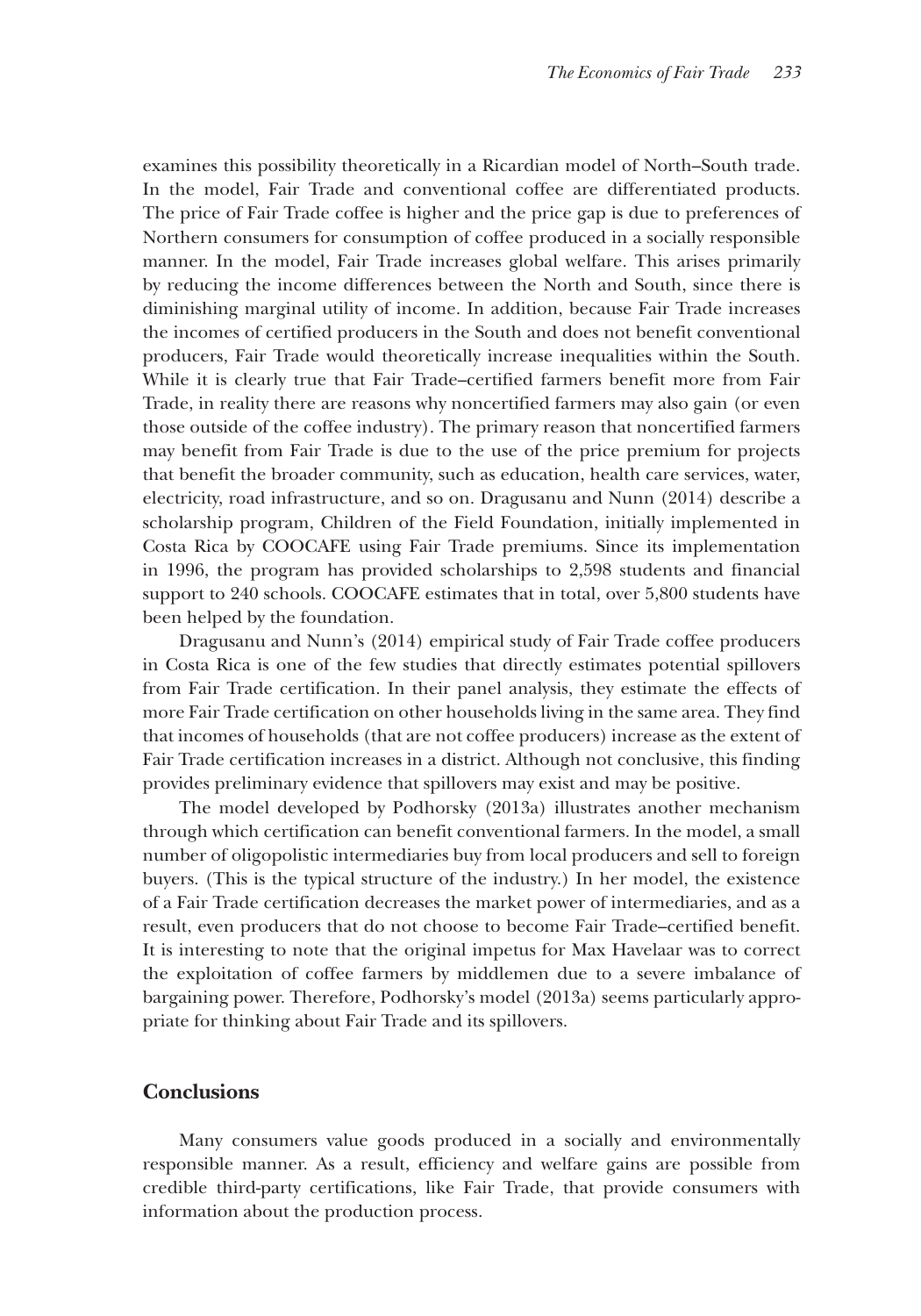The existing empirical evidence, based primarily on conditional correlations, suggests that Fair Trade does achieve many of its intended goals, although on a comparatively modest scale relative to the size of national economies. Fair Trade farmers do on average receive higher prices, have greater access to credit, perceive their economic environment as being more stable, and are more likely to engage in environmentally friendly farming practices. However, some aspects of Fair Trade and its consequences are not yet well understood. There is evidence that farmers in Fair Trade cooperatives may not be fully aware of the details of Fair Trade and can sometimes mistrust those who run the cooperative. Another issue is the trade-off between limiting certification to small-scale disadvantaged producers and allowing larger plantation-style producers to also become certified. By scaling-up Fair Trade and increasing entry into certification, the increased entry may dissipate some of the monetary benefits of certification.

Some scholars have argued that consumers may be better off using institutions that directly transfer benefits to producers in developing countries rather than using market-based mechanisms like Fair Trade. We are skeptical that anything resembling direct transfers is preferable. It has long been recognized that direct transfers of money distort incentives, diverting effort away from productive activities and towards rent-seeking and corruption. For example, a number of recent empirical studies show that foreign aid (whether it is economic, military or food aid) increases conflict (Crost, Felter, and Johnston forthcoming; Dube and Naidu 2012; Nunn and Qian forthcoming). In our view, the largest potential benefit of marketbased systems like Fair Trade is that they do not distort incentives in as deleterious a way as foreign aid. Instead, they work within the marketplace and reward productive activities and production processes that are valued by consumers and that are good for the local environment and economy.

■ We have received valuable comments from David Atkin, David Autor, Michael Hiscox, *Ulrike Malmendier, Marc Muendler, Nina Pavcnik, Andrea Podhorsky, and Sandra Sequeira, and in particular Timothy Taylor. We also thank Stephanie Cappa and Matthew Summers for valuable research assistance. Giovannucci received financial support for this project from the Committee on Sustainability Assessment. Nunn and Dragusanu received financial support for this project from Harvard's Weatherhead Center for International Affairs. Dragusanu also received financial support for this project from Harvard University's International Economics Grant.*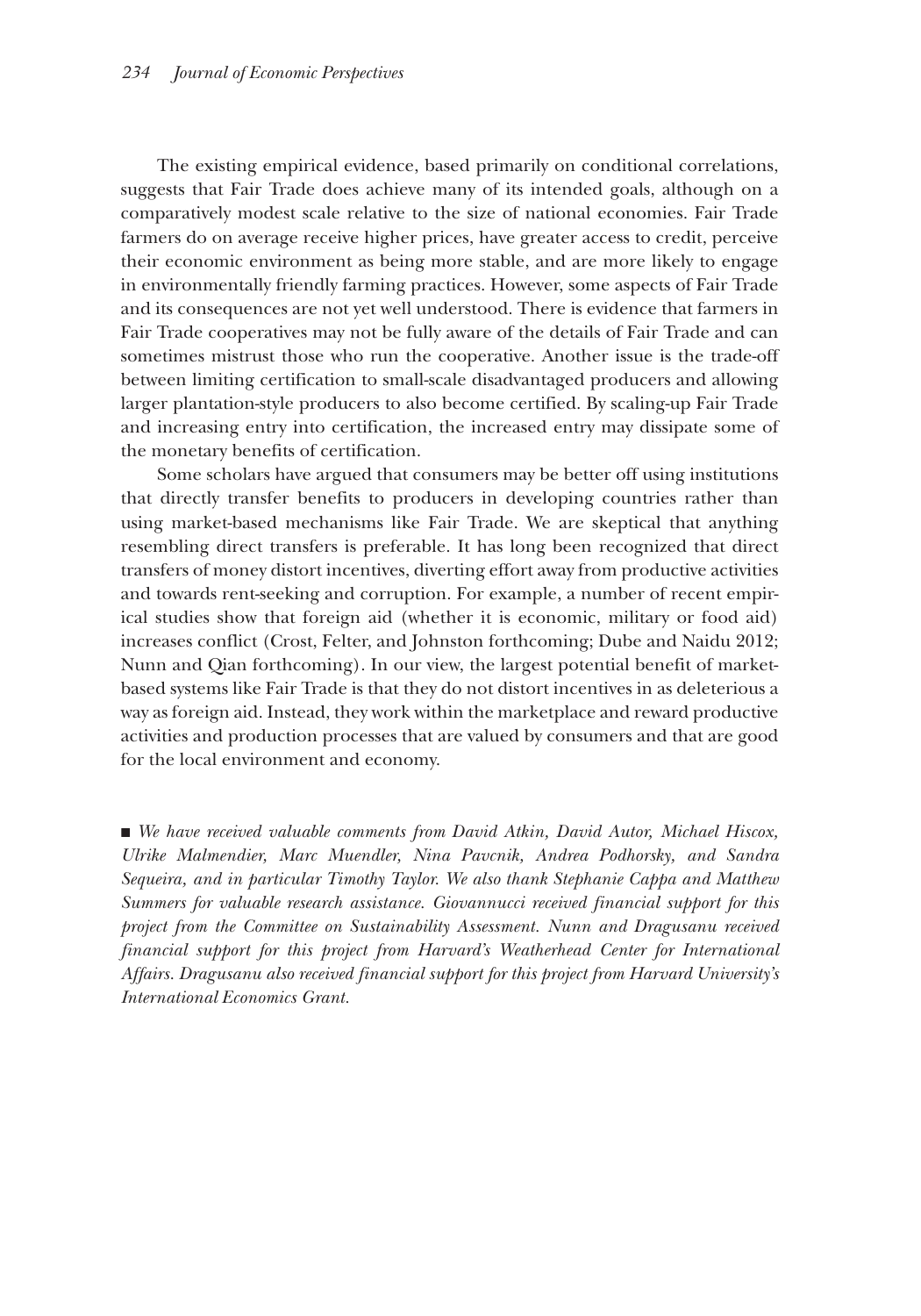#### **References**

**Arnot, Chris, Peter C. Boxall, and Sean B. Cash.** 2006. "Do Ethical Consumers Care About Price? A Revealed Preference Analysis of Fair Trade Coffee Purchases." *Canadian Journal of Agricultural Economics* 54(4): 555–65.

**[A](http://pubs.aeaweb.org/action/showLinks?crossref=10.1509%2Fjppm.28.2.186&citationId=p_3)rnould, Eric J., Alejandro Plastina, and Dwayne Ball.** 2009. "Does Fair Trade Deliver on Its Core Value Proposition? Effects on Income, Educational Attainment, and Health in Three Countries." *Journal of Public Policy and Marketing* 28(2): 186–201.

**[B](http://pubs.aeaweb.org/action/showLinks?crossref=10.1016%2Fj.worlddev.2004.10.002&citationId=p_4)acon, Christopher.** 2005. "Confronting the Coffee Crisis: Can Fair Trade, Organic, and Specialty Coffee Reduce Small-Scale Farmer Vulnerability in Northern Nicaragua?" *World Development* 33(3): 497–511.

**[B](http://pubs.aeaweb.org/action/showLinks?crossref=10.1080%2F14747730802057688&citationId=p_5)acon, Christopher M., V. Ernesto Méndez, María Eugenia Flores Gómez, Douglas Stuart, and Sandro Raúl Díaz Flores.** 2008. "Are Sustainable Coffee Certifications Enough to Secure Farmer Livelihoods? The Millennium Development Goals and Nicaragua's Fair Trade Cooperatives." *Globalizations* 5(2): 259–74.

**[B](http://pubs.aeaweb.org/action/showLinks?crossref=10.1016%2Fj.ecolecon.2011.01.005&citationId=p_6)euchelt, Tina D., and Manfred Zeller.** 2011. "Profits and Poverty: Certification's Troubled Link for Nicaragua's Organic and Fairtrade Coffee Producers." *Ecological Economics* 70(7): 1316–24.

**[B](http://pubs.aeaweb.org/action/showLinks?crossref=10.1016%2Fj.ecolecon.2012.08.001&citationId=p_7)lackman, Allen, and Maria A. Naranjo.** 2012. "Does Eco-Certification Have Environmental Benefits? Organic Coffee in Costa Rica." *Ecological Economics* 83: 58–66.

**de Janvry, Alain, Craig McIntosh, and Elisabeth Sadoulet.** 2012. "Fair Trade and Free Entry: Can a Disequilibrium Market Serve as a Development Tool?" Unpublished paper, University of California, Berkeley.

**Collier, Paul.** 2007. *The Bottom Billion*. New York: Oxford University Press.

**Crost, Benjamin, Joseph Felter, and Patrick Johnston.** Forthcoming. "Aid Under Fire: Development Projects and Civil Conflict." *American Economic Review*.

**Dragusanu, Raluca, and Nathan Nunn.** 2014. "The Impacts of Fair Trade Certification: Evidence from Coffee Producers in Costa Rica." http://scholar.harvard.edu/nunn/publications [/impacts-fair-trade-certification-evidence-coffee](http://scholar.harvard.edu/nunn/publications/impacts-fair-trade-certification-evidence-coffee-producers-costa-rica) -producers-costa-rica.

**Dube, Oeindrila, and Suresh Naidu.** 2012. "Bases, Bullets, and Ballots: The Effect of U.S. Military Aid on Political Conflict in Colombia." Center for Global Development Working Paper 197. Available at: [http://papers.ssrn.com/sol3/papers](http://papers.ssrn.com/sol3/papers.cfm?abstract_id=1542699) [.cfm?abstract\\_id=1542699](http://papers.ssrn.com/sol3/papers.cfm?abstract_id=1542699).

*Economist, The.* 2006. "Voting with Your Trolley." December 7. [http://www.economist.com/node](http://www.economist.com/node/8380592) [/8380592](http://www.economist.com/node/8380592).

**[E](http://pubs.aeaweb.org/action/showLinks?crossref=10.1016%2Fj.worlddev.2012.06.010&citationId=p_15)lder, Sara D., Hisham Zerriffi, and Philippe Le Billon.** 2012. "Effects of Fair Trade Certification on Social Capital: The Case of Rwandan Coffee Producers." *World Development* 40(11): 2355–67.

**Fairtrade International.** 2012a. "Monitoring the Scope and Benefits of Fair Trade." Fourth Edition.

**Fairtrade International.** 2012b. "Fair Trade and Coffee." Commodity Briefing.

**Fairtrade International.** 2013. "Unlocking the Power: Annual Report, 2012–13." September.

**FLO-CERT.** "Fee System Small Producer Organization: Explanatory Document." Effective as of: 01.01.2013.

**Fort, Ricardo, and Ruerd Ruben.** 2009. "The Impact of Fair Trade Certification on Coffee Producers in Peru." In *The Impact of Fair Trade*, edited by Ruerd Ruben, 75–98. Wageningen: Wageningen Academic Publishers.

**Granville, Brigitte, and Steven Telford.** 2013. "Empirical Evidence from South Africa." In *The Process and Practices of Fair Trade*, edited by Brigitte Granville and Janet Dine, 286–340. London: Routledge.

**Hainmueller, Jens, Michael J. Hiscox, and Sandra Sequeira.** 2011. "Consumer Demand for the Fair Trade Label: Evidence from a Field Experiment." Unpublished paper.

**[H](http://pubs.aeaweb.org/action/showLinks?crossref=10.1002%2Fj.1538-165X.2009.tb00655.x&citationId=p_23)ertel, Shareen, Lyle Scruggs, and C. Patrick Heidkamp.** 2009. "Human Rights and Public Opinion: From Attitudes to Action." *Political Science Quarterly* 124(3): 443–59.

**Hiscox, Michael J., Michael Broukhim, and Claire S. Litwin.** 2011. "Consumer Demand for Fair Trade: New Evidence from a Field Experiment using eBay Auctions of Fresh Roasted Coffee." Available at SSRN: [http://papers.ssrn.com/sol3](http://papers.ssrn.com/sol3/papers.cfm?abstract_id=1811783) [/papers.cfm?abstract\\_id=1811783](http://papers.ssrn.com/sol3/papers.cfm?abstract_id=1811783).

**Hiscox, Michael J., Michael Broukhim, Claire S. Litwin, and Andrea Woloski.** 2011. "Consumer Demand for Fair Labor Standards: Evidence from a Field Experiment on eBay." Available at SSRN: [http://papers.ssrn.com/sol3/papers.cfm](http://papers.ssrn.com/sol3/papers.cfm?abstract_id=1811788) [?abstract\\_id=1811788](http://papers.ssrn.com/sol3/papers.cfm?abstract_id=1811788).

**Hiscox, Michael J., and Nicholas F. B. Smyth.** 2011. "Is There Consumer Demand for Fair Labor Standards? Evidence from a Field Experiment." Available at SSRN: [http://papers.ssrn.com/sol3](http://papers.ssrn.com/sol3/papers.cfm?abstract_id=1820642) [/papers.cfm?abstract\\_id=1820642](http://papers.ssrn.com/sol3/papers.cfm?abstract_id=1820642).

**Jaffee, Daniel.** 2009. "'Better, But Not Great': The Social and Environmental Benefits and Limitations of Fair Trade for Indigenous Coffee Producers in Oaxaca, Mexico." In *The Impact*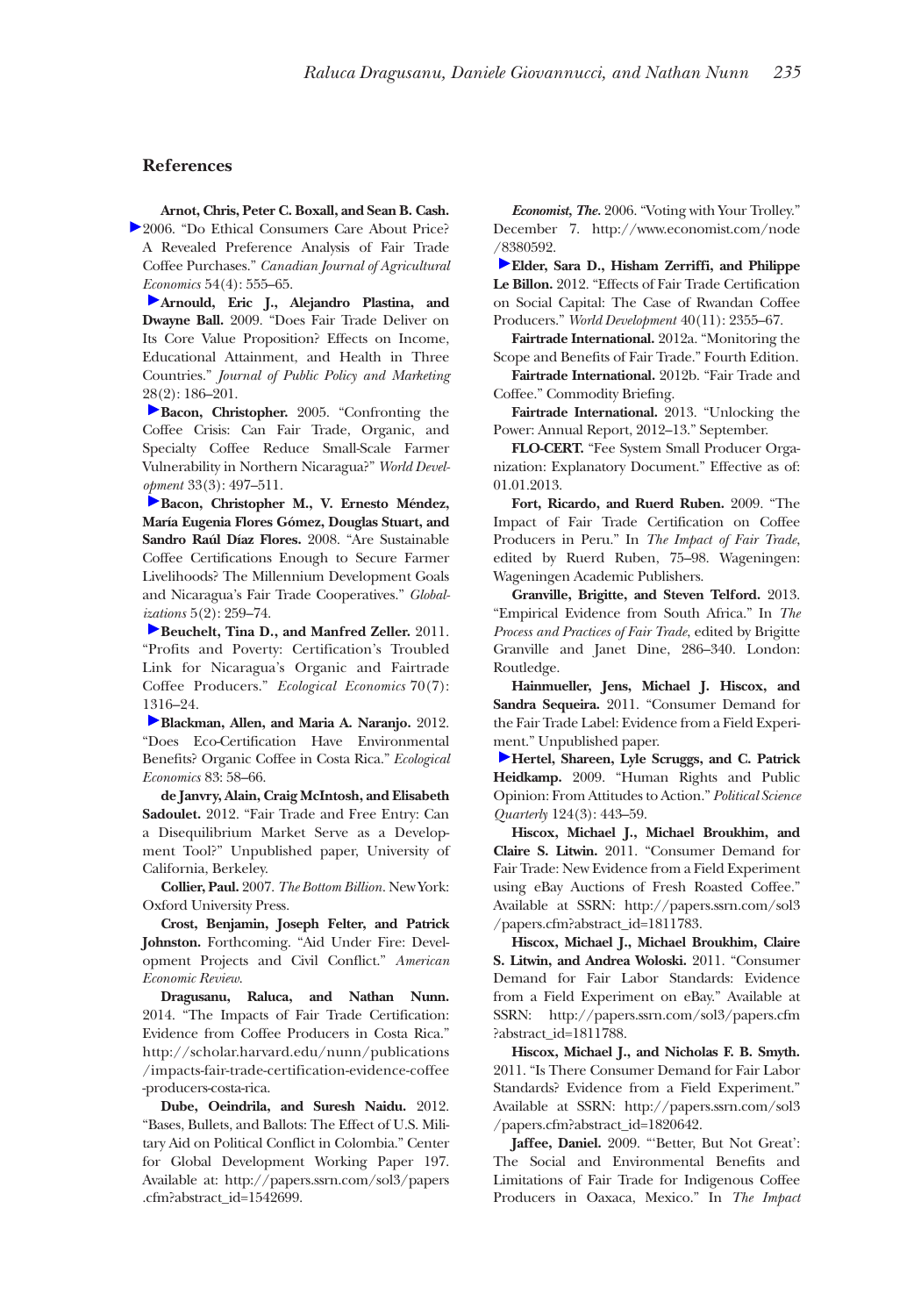*of Fair Trade*, edited by Ruerd Ruben, 195–222. Wageningen: Wageningen Academic Publishers.

**Kadow, Alexander.** 2011. "The Fair Trade Movement: An Economic Perspective." Working Paper [200](http://pubs.aeaweb.org/action/showLinks?crossref=10.1017%2FS1742170510000268&citationId=p_30)1\_05. University of Glasgow.

**Méndez, V. Ernesto, Christopher M. Bacon, Meryl Olson, Seth Petchers, Doribel Herrador, Cecilia Carranza, Laura Trujillo, Carlos Guadarrama-Zugasti, Antonio Cordón, and Angel Mendoza.** 2010. "Effects of Fair Trade and Organic Certifications on Small-Scale Coffee Farmer Households in Central America and Mexico." *Renewable Agriculture and Food Systems* 25(3): 236–51.

**Nunn, Nathan, and Nancy Qian.** Forthcoming. "US Food Aid and Civil Conflict." *American Economic Review*.

**Podhorsky, Andrea.** 2010. "Environmental Labeling." Available at the author's website: http:// dept.econ.yorku.ca/~andrea/research.html.

**Podhorsky, Andrea.** 2013a. "A Positive Analysis of Fair Trade Certification." Available at the author's website: [http://dept.econ.yorku.ca](http://dept.econ.yorku.ca/~andrea/research.html) [/~andrea/research.html](http://dept.econ.yorku.ca/~andrea/research.html).

**Podhorsky, Andrea.** 2013b. "Certification Programs and North–South Trade." *Journal of Public Economics* 108: 90–104.

**Potts, Jason, Matthew Lynch, Ann Wilkings, Gabriel A. Huppé, Maxine Cunningham, and Vivek Voora.** 2014. *The State of Sustainability Initiatives Review 2014: Standards and the Green Economy.* International Institute for Sustainable Development and London and the International Institute for Environment and Development.

**Prevezer, Martha.** 2013. "Fair Trade Governance and Its Impact on Local Development: A Framework." In *The Process and Practices of Fair Trade*, edited by Brigitte Granville and Janet Dine, [pp.](http://pubs.aeaweb.org/action/showLinks?crossref=10.1016%2Fj.worlddev.2008.10.001&citationId=p_37) 19–42. London: Routledge.

**Raynolds, Laura T.** 2009. "Mainstreaming Fair Trade Coffee: From Partnership to Traceability." *World Development* 37(6): 1083–93.

**[R](http://pubs.aeaweb.org/action/showLinks?crossref=10.1007%2Fs10460-006-9047-8&citationId=p_38)aynolds, Laura T., Douglas Murray, and Andrew Heller.** 2007. "Regulating Sustainability in the Coffee Sector: A Comparative Analysis of Third-Party Environmental and Social Certification Initiatives." *Agriculture and Human Values* [24\(](http://pubs.aeaweb.org/action/showLinks?crossref=10.1016%2Fj.worlddev.2011.07.030&citationId=p_39)2): 147–63.

**Ruben, Ruerd, and Ricardo Fort.** 2012. "The Impact of Fair Trade Certification for Coffee [Far](http://pubs.aeaweb.org/action/showLinks?crossref=10.1080%2F09614520903027049&citationId=p_40)mers in Peru." *World Development* 40(3): 570–82. **Ruben, Ruerd, Ricardo Fort, Guillermo Zúñiga-Arias.** 2009. "Measuring the Impact of Fair Trade on Development." *Development in Practice* 19(6): 777–88.

**Ruben, Ruerd, and Lucie van Schendel.** 2009. "The Impact of Fair Trade in Banana Plantations in Ghana: Income, Ownership and Livelihoods of Banana Workers." *The Impact of Fair Trade*, edited by Ruerd Ruben, 137–53. Wageningen: Wageningen Academic Publishers.

**Sáenz-Segura, Fernando, and Guillermo Zúñiga-Arias.** 2009. "Assessment of the Effect of Fair Trade on Smallholder Producers in Costa Rica: A Comparative Study in the Coffee Sector." *The Impact of Fair Trade*, edited by Ruerd Ruben, 117–35. Wageningen: Wageningen Academic Publishers.

**Sidwell, Marc.** 2008. *Unfair Trade*. London: ASI (Research) Ltd.

**Valkila, Joni, and Anja Nygren.** 2009. "Impacts of Fair Trade Certification on Coffee Farmers, Cooperatives, and Laborers in Nicaragua." *Agricul[ture](http://pubs.aeaweb.org/action/showLinks?crossref=10.1016%2Fj.foodpol.2011.05.007&citationId=p_45) and Human Values* 27(3): 321–33.

**Weber, Jeremy.** 2011. "How Much More Do Growers Receive for Fair Trade-Organic Coffee?" *Food Policy* 36(5): 678–85.

**World Fair Trade Organization and Fairtrade Labelling Organizations International.** 2009. "A Charter of Fair Trade Principles." January 2009. [http://www.fairtrade.net/fileadmin/user](http://www.fairtrade.net/fileadmin/user_upload/content/2009/about_us/documents/Fair_Trade_Charter.pdf) [\\_upload/content/2009/about\\_us/documents](http://www.fairtrade.net/fileadmin/user_upload/content/2009/about_us/documents/Fair_Trade_Charter.pdf) /Fair\_Trade\_Charter.pdf.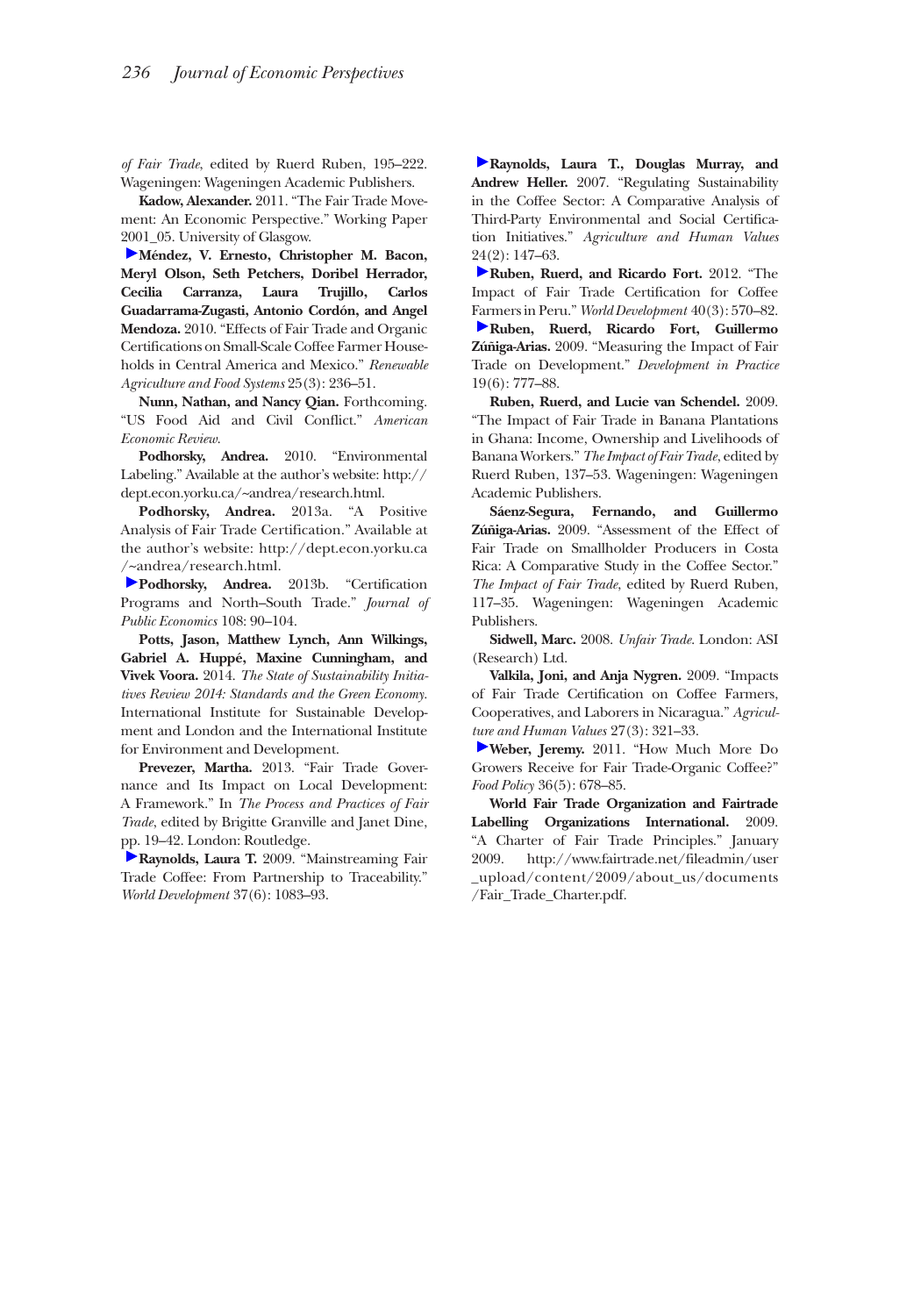#### **This article has been cited by:**

- 1. Aaron Nicholas. 2022. Invisible Hand, invisible morals: An experiment. *Journal of Economic Behavior & Organization* **197**, 395-418. [[Crossref\]](https://doi.org/10.1016/j.jebo.2022.03.004)
- 2. Sylke F. Jellema, Mirjam D. Werner, Andreas Rasche, Joep Cornelissen. 2022. Questioning Impact: A Cross-Disciplinary Review of Certification Standards for Sustainability. *Business & Society* **61**:5, 1042-1082. [[Crossref\]](https://doi.org/10.1177/00076503211056332)
- 3. Zoia Pavlovskaia, Ali Kara. 2022. An investigation of Fair Trade product knowledge, beliefs, experiences and buying intentions of Generation Z in the US. *Journal of Fair Trade* **3**:2. . [[Crossref](https://doi.org/10.13169/jfairtrade.3.2.0034)]
- 4. Jasmin Droege. 2022. The Handmade Effect: A Model of Conscious Shopping in an Industrialised Economy. *Review of Industrial Organization* **60**:2, 263-292. [\[Crossref](https://doi.org/10.1007/s11151-021-09844-9)]
- 5. Benjamin Marcus, Elif Sisli-Ciamarra, Lee Phillip McGinnis. 2022. Winner-takes-all no more: radical transparency for sustainable specialty coffee value chains. *Journal of Agribusiness in Developing and Emerging Economies* **86**. . [\[Crossref](https://doi.org/10.1108/JADEE-07-2021-0186)]
- 6.Debby Sze Wan Chan. 2022. The consumption power of the politically powerless: The Yellow Economy in Hong Kong. *Journal of Civil Society* **18**:1, 69-86. [\[Crossref](https://doi.org/10.1080/17448689.2022.2061548)]
- 7. Brian R. Copeland, Joseph S. Shapiro, M. Scott Taylor. Globalization and the environment 61-146. [\[Crossref](https://doi.org/10.1016/bs.hesint.2022.02.002)]
- 8. Pier Paolo Miglietta, Christian Fischer, Federica De Leo. 2021. Virtual water flows and economic water productivity of Italian fair-trade: the case of bananas, cocoa and coffee. *British Food Journal* **639**. . [[Crossref\]](https://doi.org/10.1108/BFJ-03-2020-0265)
- 9. Giordano Ruggeri, Stefano Corsi. 2021. An Exploratory Analysis of the FAIRTRADE Certified Producer Organisations. *World* **2**:4, 442-455. [[Crossref\]](https://doi.org/10.3390/world2040028)
- 10. F. Gaupp, C. Ruggeri Laderchi, H. Lotze-Campen, F. DeClerck, B. L. Bodirsky, S. Lowder, A. Popp, R. Kanbur, O. Edenhofer, R. Nugent, J. Fanzo, S. Dietz, S. Nordhagen, S. Fan. 2021. Food system development pathways for healthy, nature-positive and inclusive food systems. *Nature Food* **2**:12, 928-934. [[Crossref\]](https://doi.org/10.1038/s43016-021-00421-7)
- 11. A. Cristina Ribeiro-Duthie, Fred Gale, Hannah Murphy-Gregory. 2021. Fair trade governance: revisiting a framework to analyse challenges and opportunities for sustainable development towards a green economy. *Discover Sustainability* **2**:1. . [\[Crossref](https://doi.org/10.1007/s43621-021-00063-6)]
- 12. Alexander J. Stein, Marcelo de Lima. 2021. Sustainable food labelling: considerations for policymakers. *Review of Agricultural, Food and Environmental Studies* **12**. . [\[Crossref](https://doi.org/10.1007/s41130-021-00156-w)]
- 13. Ryo Takahashi. 2021. Who is attracted to purchase green products through information provision: A nationwide social experiment to promote eco-friendly coffee. *Environmental Science & Policy* **124**, 593-603. [\[Crossref\]](https://doi.org/10.1016/j.envsci.2021.08.006)
- 14. Frédéric Basso, Julien Bouillé, Julien Troiville. 2021. Are you up for fair-trade products? Vertical dimension as a metaphorical representation of virtuous consumption. *Journal of Business Research* **135**, 508-518. [\[Crossref\]](https://doi.org/10.1016/j.jbusres.2021.06.050)
- 15. Sara A. L. Smaal, Joost Dessein, Barend J. Wind, Elke Rogge. 2021. Social justice-oriented narratives in European urban food strategies: Bringing forward redistribution, recognition and representation. *Agriculture and Human Values* **38**:3, 709-727. [\[Crossref](https://doi.org/10.1007/s10460-020-10179-6)]
- 16. Zeng Lian, Jaimie W. Lien, Lin Lu, Jie Zheng. 2021. International trade with social comparisons. *Review of International Economics* **29**:3, 533-556. [\[Crossref\]](https://doi.org/10.1111/roie.12519)
- 17. Vo Hong Tu, Steven W. Kopp, Nguyen Thuy Trang, Andreas Kontoleon, Mitsuyasu Yabe. 2021. UK Consumers' Preferences for Ethical Attributes of Floating Rice: Implications for Environmentally Friendly Agriculture in Vietnam. *Sustainability* **13**:15, 8354. [[Crossref\]](https://doi.org/10.3390/su13158354)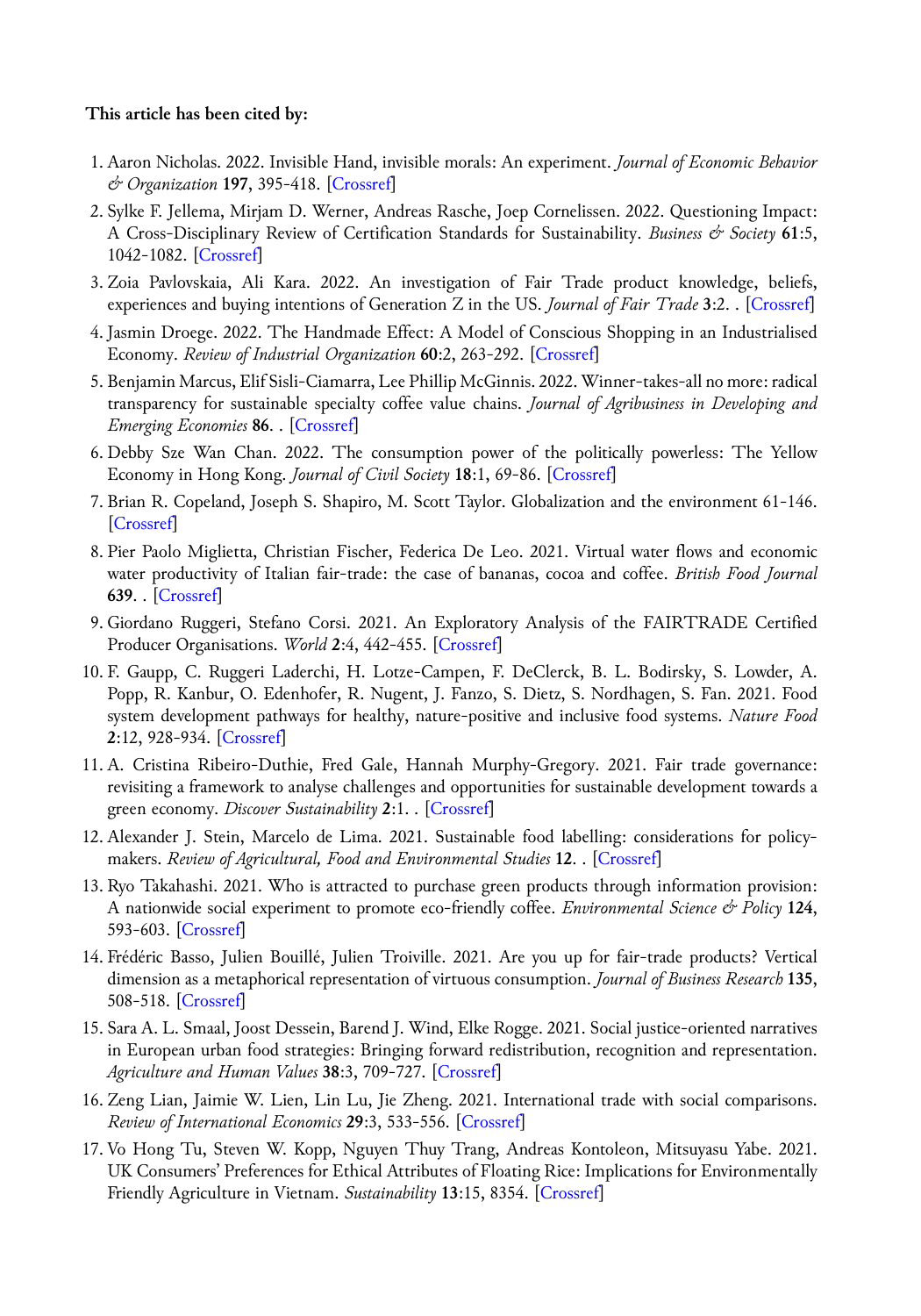- 18. Timothy C. Durham, Tamás Mizik. 2021. Comparative Economics of Conventional, Organic, and Alternative Agricultural Production Systems. *Economies* **9**:2, 64. [[Crossref\]](https://doi.org/10.3390/economies9020064)
- 19. Isabel Knößlsdorfer, Jorge Sellare, Matin Qaim. 2021. Effects of Fairtrade on farm household food security and living standards: Insights from Côte d'Ivoire. *Global Food Security* **29**, 100535. [[Crossref\]](https://doi.org/10.1016/j.gfs.2021.100535)
- 20. Nizam Abdu, Judith Mutuku. 2021. Willingness to pay for socially responsible products: A meta −analysis of coffee ecolabelling. *Heliyon* **7**:6, e07043. [[Crossref\]](https://doi.org/10.1016/j.heliyon.2021.e07043)
- 21. Jérôme Ballet, Claire Gondard-Delcroix, Dilane Cedras. 2021. Upgrading fair trade: a case study in Madagascar. *Development in Practice* **31**:3, 285-295. [\[Crossref](https://doi.org/10.1080/09614524.2020.1836130)]
- 22. Tracy Van Holt, Martin Delaroche, Ulrich Atz, Kevin Eckerle. 2021. Financial benefits of reimagined, sustainable, agrifood supply networks. *Journal of International Business Policy* **4**:1, 102-118. [[Crossref\]](https://doi.org/10.1057/s42214-020-00096-0)
- 23. Ian Sutherland, Youngseok Sim, Seul Ki Lee. 2021. Impacts of quality certification on online reviews and pricing strategies in the hospitality industry. *International Journal of Hospitality Management* **93**, 102776. [\[Crossref](https://doi.org/10.1016/j.ijhm.2020.102776)]
- 24. Magdalena Śliwińska. Fair Trade Movement and Market Development for Decent Work and Economic Growth 440-450. [\[Crossref](https://doi.org/10.1007/978-3-319-95867-5_71)]
- 25. Ana Cristina Ribeiro-Duthie, Fred Gale, Hannah Murphy-Gregory. 2021. Fair trade and staple foods: A systematic review. *Journal of Cleaner Production* **279**, 123586. [[Crossref\]](https://doi.org/10.1016/j.jclepro.2020.123586)
- 26. Rob Roggema, Stewart Monti. Nature Driven Planning for the FEW-Nexus in Western Sydney 59-94. [\[Crossref](https://doi.org/10.1007/978-3-030-61977-0_4)]
- 27.Dalia Vidickienė. Social Movements as Drivers of Paradigm Innovations in Rural Development 45-89. [\[Crossref](https://doi.org/10.1007/978-3-030-71983-8_3)]
- 28. Wubalem Genanaw, Girum Gebremeskel Kanno, Dawit Derese, Mekonnen Birhanie Aregu. 2021. Effect of Wastewater Discharge From Coffee Processing Plant on River Water Quality, Sidama Region, South Ethiopia. *Environmental Health Insights* **15**, 117863022110610. [\[Crossref](https://doi.org/10.1177/11786302211061047)]
- 29. Musa, Gopalakrishna. 2021. An empirical study identifying Fair Trade consumer attributes of compassion and sustainability awareness. *Journal of Fair Trade* **3**:1, 32. [\[Crossref](https://doi.org/10.13169/jfairtrade.3.1.0032)]
- 30. Christopher B. Barrett, Tim G. Benton, Karen A. Cooper, Jessica Fanzo, Rikin Gandhi, Mario Herrero, Steven James, Mark Kahn, Daniel Mason-D'Croz, Alexander Mathys, Rebecca J. Nelson, Jianbo Shen, Philip Thornton, Elizabeth Bageant, Shenggen Fan, Andrew G. Mude, Lindiwe M. Sibanda, Stephen Wood. 2020. Bundling innovations to transform agri-food systems. *Nature Sustainability* **3**:12, 974-976. [[Crossref\]](https://doi.org/10.1038/s41893-020-00661-8)
- 31. Riccardo Da Re, Sergio Pedini, Fabio Maria Santucci, Bianca Maria Torquati. 2020. Reputation and Trust Within the Fair Trade Movement in Brazil. *Journal of Developing Societies* **36**:4, 439-452. [\[Crossref](https://doi.org/10.1177/0169796X20970345)]
- 32. Elizabeth A. Bennett. The Global Fair Trade Movement: For Whom, By Whom, How, and What Next 459-477. [\[Crossref](https://doi.org/10.1017/9781108554558.029)]
- 33.Daniele Asioli, Jessica Aschemann-Witzel, Rodolfo M. Nayga. 2020. Sustainability-Related Food Labels. *Annual Review of Resource Economics* **12**:1, 171-185. [\[Crossref](https://doi.org/10.1146/annurev-resource-100518-094103)]
- 34. . International Trade, Investment, and the Sustainable Development Goals **35**, . [\[Crossref](https://doi.org/10.1017/9781108881364)]
- 35. Chengyan Yue, Yufeng Lai, Jingjing Wang, Paul Mitchell. 2020. Consumer Preferences for Sustainable Product Attributes and Farm Program Features. *Sustainability* **12**:18, 7388. [[Crossref\]](https://doi.org/10.3390/su12187388)
- 36.David Atkin, Amit K. Khandelwal. 2020. How Distortions Alter the Impacts of International Trade in Developing Countries. *Annual Review of Economics* **12**:1, 213-238. [\[Crossref](https://doi.org/10.1146/annurev-economics-081919-041554)]
- 37. Kevin Teopista Akoyi, Fikadu Mitiku, Miet Maertens. 2020. Private sustainability standards and child schooling in the African coffee sector. *Journal of Cleaner Production* **264**, 121713. [[Crossref\]](https://doi.org/10.1016/j.jclepro.2020.121713)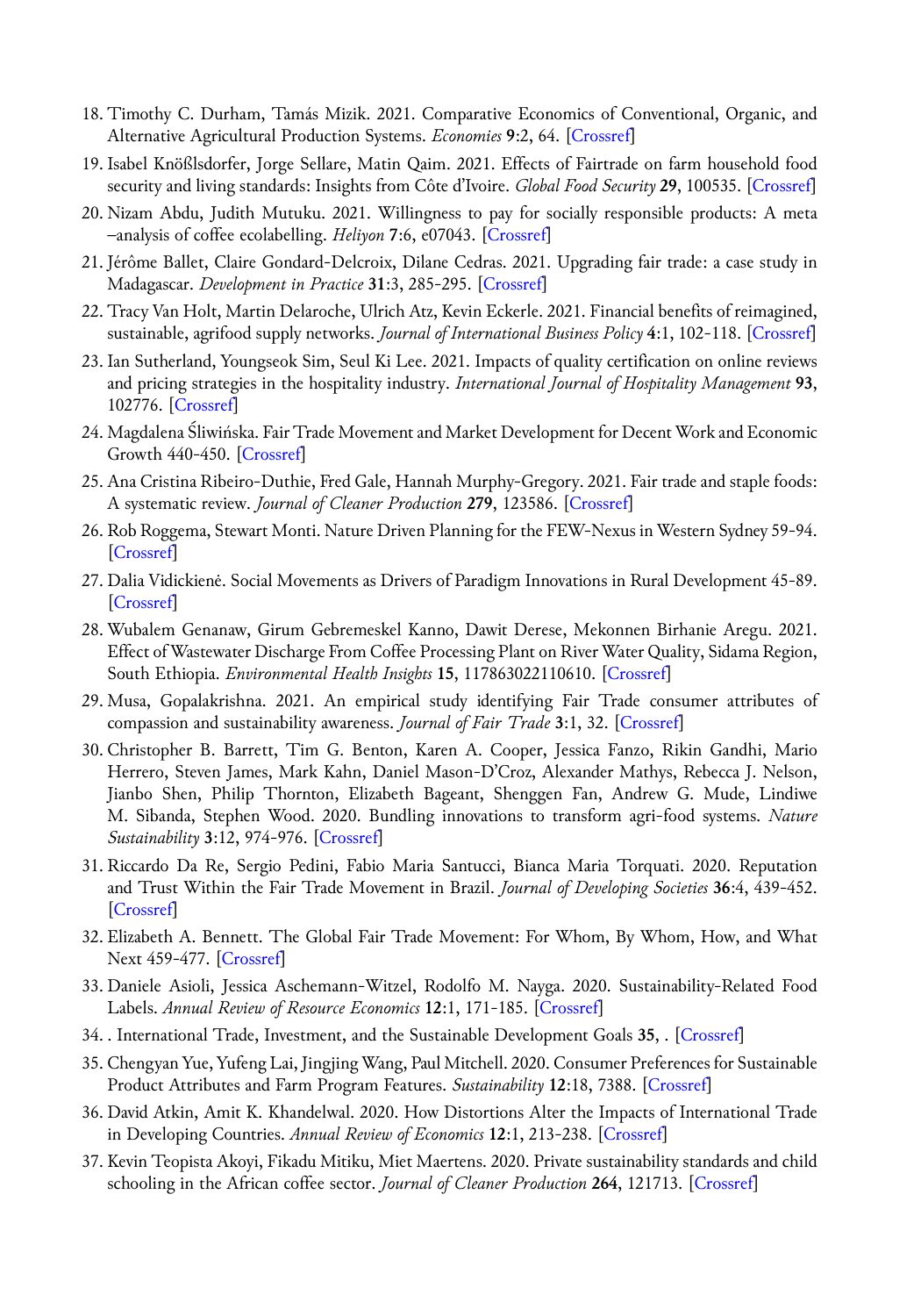- 38. Ewan Kingston. 2020. Shopping with a Conscience? The Epistemic Case for Relinquishment over Conscientious Consumption. *Business Ethics Quarterly* **2**, 1-33. [\[Crossref](https://doi.org/10.1017/beq.2020.13)]
- 39. Liliane Ableitner, Verena Tiefenbeck, Arne Meeuw, Anselma Wörner, Elgar Fleisch, Felix Wortmann. 2020. User behavior in a real-world peer-to-peer electricity market. *Applied Energy* **270**, 115061. [\[Crossref](https://doi.org/10.1016/j.apenergy.2020.115061)]
- 40.Dick Durevall. 2020. Fairtrade and Market Efficiency: Fairtrade-Labeled Coffee in the Swedish Coffee Market. *Economies* **8**:2, 30. [[Crossref](https://doi.org/10.3390/economies8020030)]
- 41. Jean‐Paul Chavas. 2020. On fairness, efficiency and social structure. *Metroeconomica* **71**:2, 369-391. [\[Crossref](https://doi.org/10.1111/meca.12280)]
- 42. Francesca Simeoni, Federico Brunetti, Giorgio Mion, Rossella Baratta. 2020. Ambidextrous organizations for sustainable development: The case of fair-trade systems. *Journal of Business Research* **112**, 549-560. [[Crossref\]](https://doi.org/10.1016/j.jbusres.2019.11.020)
- 43.Daniel Halliday, Keith Hankins. 2020. Positional Goods and Upstream Agency. *Australasian Journal of Philosophy* **98**:2, 279-293. [[Crossref\]](https://doi.org/10.1080/00048402.2019.1620816)
- 44. Katharina Bissinger, Daniel Leufkens. 2020. (Fairtrade) certification: consequences of being a niche market. *Agrekon* **59**:2, 188-201. [\[Crossref](https://doi.org/10.1080/03031853.2019.1699840)]
- 45. Jorge Sellare, Eva‐Marie Meemken, Christophe Kouamé, Matin Qaim. 2020. Do Sustainability Standards Benefit Smallholder Farmers Also When Accounting For Cooperative Effects? Evidence from Côte d'Ivoire. *American Journal of Agricultural Economics* **102**:2, 681-695. [\[Crossref](https://doi.org/10.1002/ajae.12015)]
- 46. Valeria Borsellino, Emanuele Schimmenti, Hamid El Bilali. 2020. Agri-Food Markets towards Sustainable Patterns. *Sustainability* **12**:6, 2193. [[Crossref\]](https://doi.org/10.3390/su12062193)
- 47. Karolina Lecina. Synergien und Zielkonflikte in der Agenda 2030 im Kontext des nachhaltigen Konsums – eine systemische Perspektive 283-300. [\[Crossref](https://doi.org/10.1007/978-3-658-25706-4_14)]
- 48. Katerina Grigoriadou, Nikos Krigas, Diamanto Lazari, Eleni Maloupa. Sustainable use of mediterranean medicinal-aromatic plants 57-74. [\[Crossref](https://doi.org/10.1016/B978-0-12-814700-9.00004-2)]
- 49. Magdalena Śliwińska. Fair Trade Movement and Market Development for Decent Work and Economic Growth 1-11. [\[Crossref](https://doi.org/10.1007/978-3-319-71058-7_71-1)]
- 50. Jean M. Imbs, Laurent L. Pauwels. 2020. High Order Openness. *SSRN Electronic Journal* . [[Crossref\]](https://doi.org/10.2139/ssrn.3595049)
- 51. Michael Atwood Mason, Rory Turner. 2020. Cultural Sustainability: A Framework for Relationships, Understanding, and Action. *Journal of American Folklore* **133**:527, 81-105. [[Crossref\]](https://doi.org/10.5406/jamerfolk.133.527.0081)
- 52. Rob Roggema. 2019. Towards sustainable cities: about redundancy, voids and the potentials of the land. *Smart and Sustainable Built Environment* **9**:3, 283-306. [\[Crossref](https://doi.org/10.1108/SASBE-07-2019-0092)]
- 53. James Lappeman, Tessa Orpwood, Meghan Russell, Tatiana Zeller, Johan Jansson. 2019. Personal values and willingness to pay for fair trade coffee in Cape Town, South Africa. *Journal of Cleaner Production* **239**, 118012. [\[Crossref](https://doi.org/10.1016/j.jclepro.2019.118012)]
- 54. Adel Alferaih. 2019. Understanding causal links among the dimensions of corporate social responsibility: a framework developed using interpretive structural modelling. *Social Responsibility Journal* **16**:8, 1357-1376. [[Crossref\]](https://doi.org/10.1108/SRJ-08-2018-0197)
- 55. Jianwei Xu, Qingyuan Du, Yaqi Wang. 2019. Two-sided heterogeneity and exchange rate passthrough. *Economics Letters* **183**, 108534. [[Crossref\]](https://doi.org/10.1016/j.econlet.2019.108534)
- 56. Katharina Bissinger. 2019. Fairtrade and Economic Pro-Poor Growth: A Literature Review. *Journal of Poverty* **23**:6, 521-542. [\[Crossref](https://doi.org/10.1080/10875549.2019.1616036)]
- 57. Robin M. Back, Xinyang Liu, Britta Niklas, Karl Storchmann, Nick Vink. 2019. Margins of Fair Trade Wine along the Supply Chain: Evidence from South African Wine in the U.S. Market. *Journal of Wine Economics* **14**:3, 274-297. [[Crossref\]](https://doi.org/10.1017/jwe.2019.32)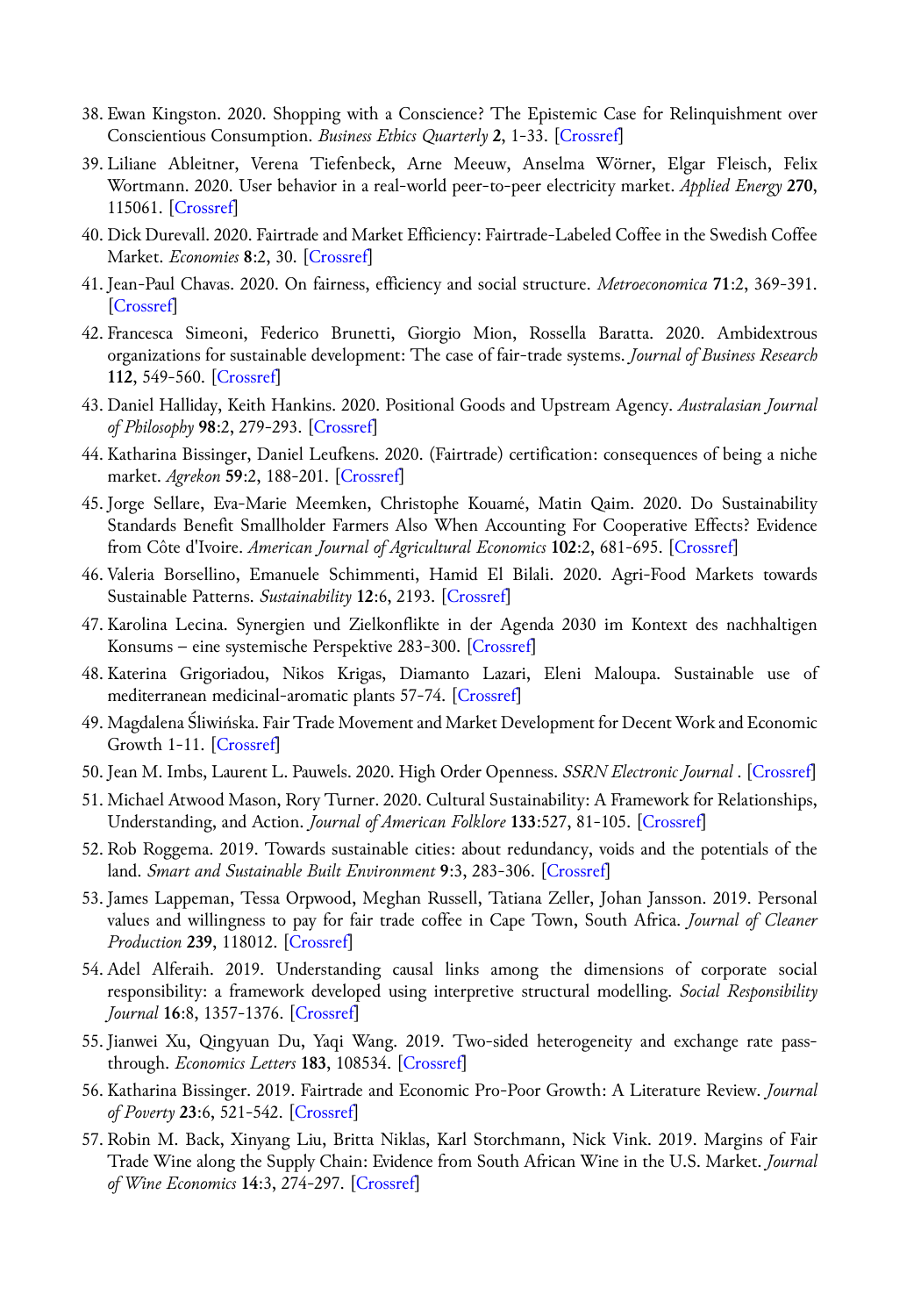- 58. Gaëlle Balineau. 2019. Engel Curves for Fair Trade Consumption and Development Perspectives for Producers: Evidence from Data on Real Fairtrade Purchases. *The Journal of Development Studies* **55**:5, 894-916. [\[Crossref\]](https://doi.org/10.1080/00220388.2018.1499894)
- 59. J. Nicolas Hernandez-Aguilera, Jon M. Conrad, Miguel I. Gómez, Amanda D. Rodewald. 2019. The Economics and Ecology of Shade-grown Coffee: A Model to Incentivize Shade and Bird Conservation. *Ecological Economics* **159**, 110-121. [[Crossref\]](https://doi.org/10.1016/j.ecolecon.2019.01.015)
- 60. Chiara Civera, Simone de Colle, Cecilia Casalegno. 2019. Stakeholder engagement through empowerment: The case of coffee farmers. *Business Ethics: A European Review* **28**:2, 156-174. [\[Crossref](https://doi.org/10.1111/beer.12208)]
- 61. Priya Ange, Jérôme Ballet, Aurélie Carimentrand, Kamala Marius. 2019. Changing women's lives? Empowerment and aspirations of fair trade workers in South India. *Journal of Global Ethics* **15**:1, 32-44. [\[Crossref](https://doi.org/10.1080/17449626.2019.1582554)]
- 62. Saji M. Kadavil. Private Labelling, Governance, and Sustainability: An Analysis of the Tea Industry in India 221-240. [\[Crossref](https://doi.org/10.1007/978-3-030-13716-8_9)]
- 63. Erika C. Smith, Zachary Hamel. Fair Trade 1-4. [\[Crossref](https://doi.org/10.1007/978-3-319-74336-3_334-1)]
- 64. Hamsa Bastani, Joann F. de Zegher. 2019. Do Policies with Limited Enforcement Reduce Harm? Evidence from Transshipment Bans. *SSRN Electronic Journal* . [[Crossref\]](https://doi.org/10.2139/ssrn.3312963)
- 65. Jonathan Kingsley, Jacqueline O'Brien, Aisling Bailey. 2018. Coffee consumers in university settings and planetary health. *The Lancet Planetary Health* **2**:11, e463-e464. [\[Crossref](https://doi.org/10.1016/S2542-5196(18)30220-1)]
- 66. Jana Friedrichsen, Dirk Engelmann. 2018. Who cares about social image?. *European Economic Review* **110**, 61-77. [\[Crossref](https://doi.org/10.1016/j.euroecorev.2018.08.001)]
- 67. Thomas Dietz, Jennie Auffenberg, Andrea Estrella Chong, Janina Grabs, Bernard Kilian. 2018. The Voluntary Coffee Standard Index (VOCSI). Developing a Composite Index to Assess and Compare the Strength of Mainstream Voluntary Sustainability Standards in the Global Coffee Industry. *Ecological Economics* **150**, 72-87. [\[Crossref](https://doi.org/10.1016/j.ecolecon.2018.03.026)]
- 68. Celia Sama, Eva Crespo-Cebada, Carlos Díaz-Caro, Miguel Escribano, Francisco J. Mesías. 2018. Consumer Preferences for Foodstuffs Produced in a Socio-environmentally Responsible Manner: A Threat to Fair Trade Producers?. *Ecological Economics* **150**, 290-296. [\[Crossref](https://doi.org/10.1016/j.ecolecon.2018.04.031)]
- 69. Mark F. Owens, Adam D. Rennhoff, Charles L. Baum. 2018. Consumer demand for charitable purchases: Evidence from a field experiment on Girl Scout Cookie sales. *Journal of Economic Behavior & Organization* **152**, 47-63. [\[Crossref](https://doi.org/10.1016/j.jebo.2018.06.002)]
- 70. Stefan Borsky, Martina Spata. 2018. The Impact of Fair Trade on Smallholders' Capacity to Adapt to Climate Change. *Sustainable Development* **26**:4, 379-398. [\[Crossref](https://doi.org/10.1002/sd.1712)]
- 71. Anne Mook, Christine Overdevest. 2018. Does Fairtrade Certification Meet Producers' Expectations Related to Participating in Mainstream Markets? An Analysis of Advertised Benefits and Perceived Impact. *Sustainable Development* **26**:3, 269-280. [[Crossref\]](https://doi.org/10.1002/sd.1700)
- 72. Filippa Pyk, Assem Abu Hatab. 2018. Fairtrade and Sustainability: Motivations for Fairtrade Certification among Smallholder Coffee Growers in Tanzania. *Sustainability* **10**:5, 1551. [[Crossref\]](https://doi.org/10.3390/su10051551)
- 73.David Rodríguez Goyes. 2018. Corporate lobbying and criminalisation. *Crime, Law and Social Change* **69**:3, 401-419. [[Crossref\]](https://doi.org/10.1007/s10611-017-9745-8)
- 74. Qiang Fu, Jie Gong, I.P.L. Png. 2018. Law, social responsibility, and outsourcing. *International Journal of Industrial Organization* **57**, 114-146. [\[Crossref](https://doi.org/10.1016/j.ijindorg.2018.01.002)]
- 75.David Zilberman, Ben Gordon, Gal Hochman, Justus Wesseler. 2018. Economics of Sustainable Development and the Bioeconomy. *Applied Economic Perspectives and Policy* **40**:1, 22-37. [\[Crossref](https://doi.org/10.1093/aepp/ppx051)]
- 76. J Nicolas Hernandez-Aguilera, Miguel I Gómez, Amanda D Rodewald, Ximena Rueda, Colleen Anunu, Ruth Bennett, Harold M van Es. 2018. Quality as a Driver of Sustainable Agricultural Value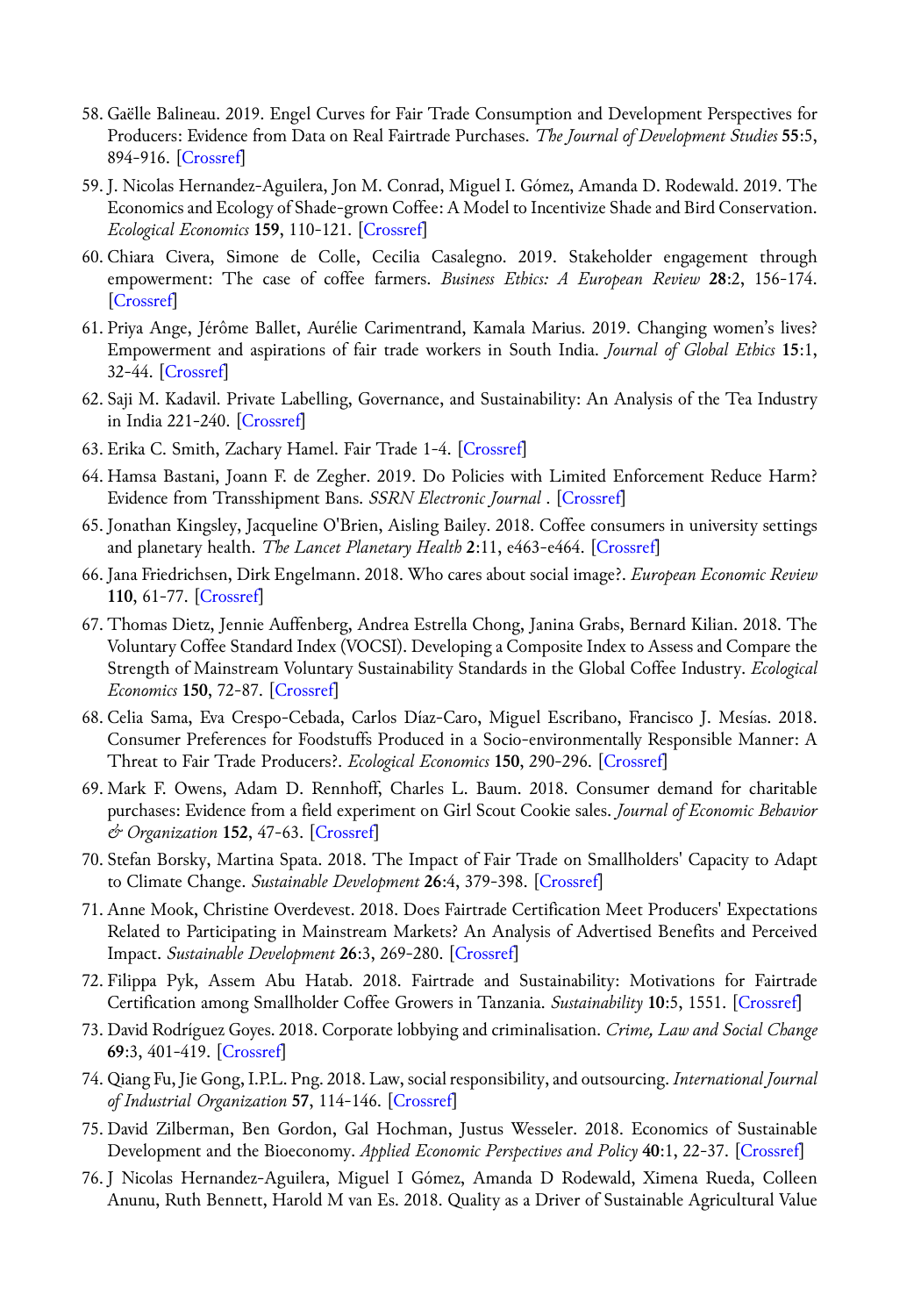Chains: The Case of the Relationship Coffee Model. *Business Strategy and the Environment* **27**:2, 179-198. [\[Crossref\]](https://doi.org/10.1002/bse.2009)

- 77.Daniel Moscovici, Alastair Reed. 2018. Comparing wine sustainability certifications around the world: history, status and opportunity. *Journal of Wine Research* **29**:1, 1-25. [[Crossref\]](https://doi.org/10.1080/09571264.2018.1433138)
- 78. Nazli Aghazadeh. Promoting Labour Standards in Global Supply Chains Through Consumers' Choice: Is Social Labelling Effective? 355-378. [\[Crossref](https://doi.org/10.1007/978-3-319-69447-4_17)]
- 79. Bart Minten, Mekdim Dereje, Ermias Engida, Seneshaw Tamru. 2018. Tracking the Quality Premium of Certified Coffee: Evidence from Ethiopia. *World Development* **101**, 119-132. [\[Crossref](https://doi.org/10.1016/j.worlddev.2017.08.010)]
- 80. Catalina Quiroz-Niño, María Murga-Menoyo. 2017. Social and Solidarity Economy, Sustainable Development Goals, and Community Development: The Mission of Adult Education & Training. *Sustainability* **9**:12, 2164. [\[Crossref](https://doi.org/10.3390/su9122164)]
- 81. Britta Niklas, Karl Storchmann, Nick Vink. 2017. Fairtrade Wine Price Dispersion in the United Kingdom. *Journal of Wine Economics* **12**:4, 446-456. [\[Crossref](https://doi.org/10.1017/jwe.2017.48)]
- 82. John James Cater, Lorna A. Collins, Brent D. Beal. 2017. Ethics, Faith, and Profit: Exploring the Motives of the U.S. Fair Trade Social Entrepreneurs. *Journal of Business Ethics* **146**:1, 185-201. [\[Crossref](https://doi.org/10.1007/s10551-015-2934-4)]
- 83. August R. Sjauw-Koen-Fa, Vincent Blok, Onno Omta. 2017. Exploring the applicability of a sustainable smallholder sourcing model in the black soybean case in Java. *International Food and Agribusiness Management Review* **20**:5, 709-728. [[Crossref\]](https://doi.org/10.22434/IFAMR2016.0171)
- 84. Prabhu Pingali, Naveen Sunder. 2017. Transitioning Toward Nutrition-Sensitive Food Systems in Developing Countries. *Annual Review of Resource Economics* **9**:1, 439-459. [[Crossref\]](https://doi.org/10.1146/annurev-resource-100516-053552)
- 85. Stefanella Stranieri, Alessia Cavaliere, Alessandro Banterle. 2017. Do motivations affect different voluntary traceability schemes? An empirical analysis among food manufacturers. *Food Control* **80**, 187-196. [\[Crossref\]](https://doi.org/10.1016/j.foodcont.2017.04.047)
- 86. Kent D. Messer, Marco Costanigro, Harry M. Kaiser. 2017. Labeling Food Processes: The Good, the Bad and the Ugly. *Applied Economic Perspectives and Policy* **39**:3, 407-427. [[Crossref\]](https://doi.org/10.1093/aepp/ppx028)
- 87. Eva-Marie Meemken, David J. Spielman, Matin Qaim. 2017. Trading off nutrition and education? A panel data analysis of the dissimilar welfare effects of Organic and Fairtrade standards. *Food Policy* **71**, 74-85. [[Crossref\]](https://doi.org/10.1016/j.foodpol.2017.07.010)
- 88. Andreas C. Drichoutis, Achilleas Vassilopoulos, Jayson L. Lusk, Rodolfo M. Nayga. 2017. Consumer preferences for fair labour certification. *European Review of Agricultural Economics* **44**:3, 455-474. [\[Crossref](https://doi.org/10.1093/erae/jbx002)]
- 89. Luis Samper, Xiomara Quiñones-Ruiz. 2017. Towards a Balanced Sustainability Vision for the Coffee Industry. *Resources* **6**:2, 17. [\[Crossref](https://doi.org/10.3390/resources6020017)]
- 90. Elizabeth A. Bennett. 2017. Who Governs Socially-Oriented Voluntary Sustainability Standards? Not the Producers of Certified Products. *World Development* **91**, 53-69. [[Crossref\]](https://doi.org/10.1016/j.worlddev.2016.10.010)
- 91.Deborah M. Figart. Greening the Economy: Certified Sustainable Coffee 113-130. [[Crossref\]](https://doi.org/10.1007/978-3-319-59779-9_9)
- 92. Jana Friedrichsen, Dirk Engelmann. 2017. Who Cares About Social Image?. *SSRN Electronic Journal* . [\[Crossref\]](https://doi.org/10.2139/ssrn.2906264)
- 93. Matteo Fiorini, Marion Jansen, Philip Schleifer, Regina Taimasova, Joseph Wozniak. 2017. Supplierss Access to Voluntary Sustainability Standards. *SSRN Electronic Journal* . [\[Crossref](https://doi.org/10.2139/ssrn.2940202)]
- 94. Pio Baake, Helene Naegele. 2017. Competition between For-Profit and Industry Labels: The Case of Social Labels in the Coffee Market. *SSRN Electronic Journal* . [[Crossref\]](https://doi.org/10.2139/ssrn.3046539)